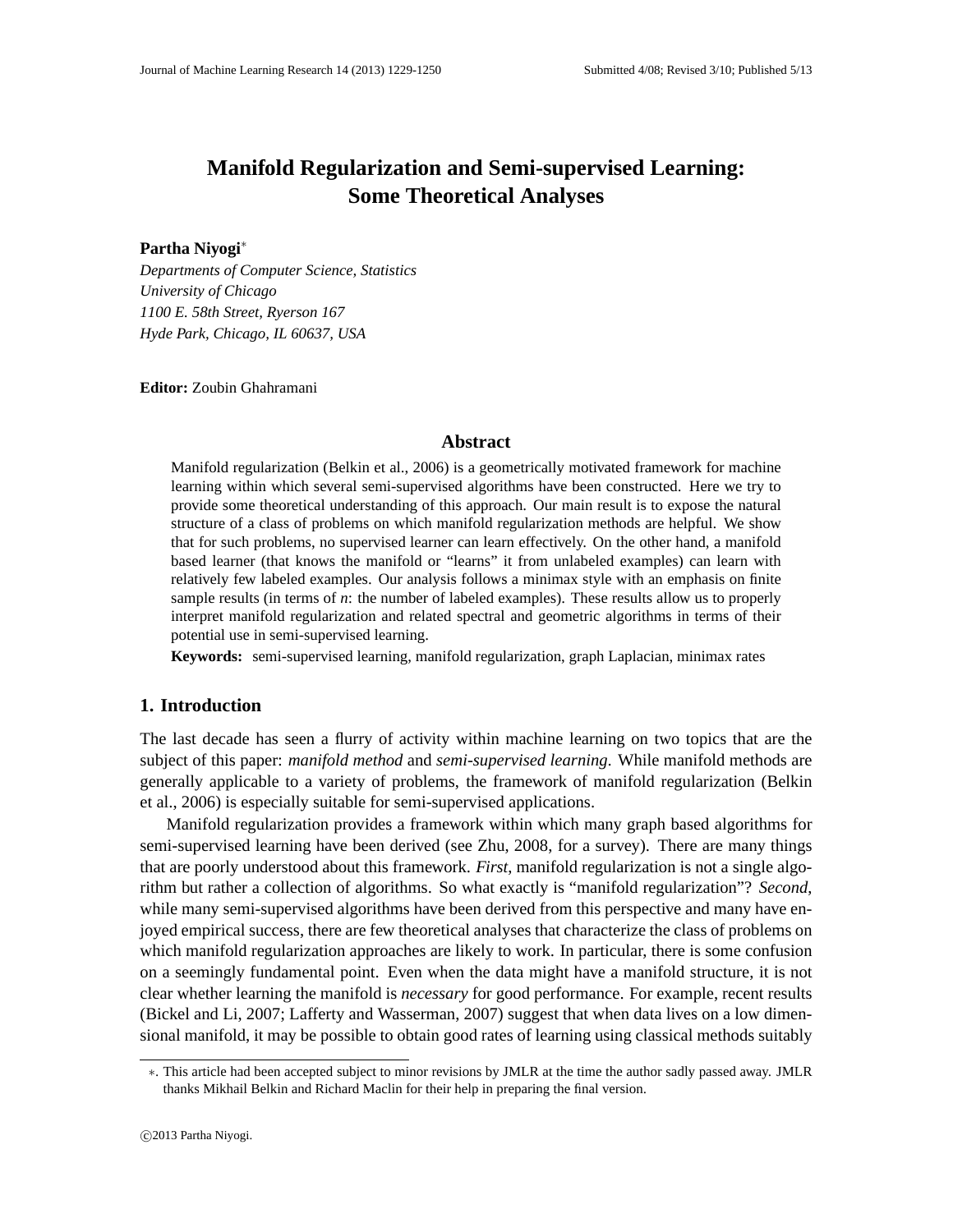adapted without knowing very much about the manifold in question beyond its dimension. This has led some people (e.g., Lafferty and Wasserman, 2007) to suggest that manifold regularization does not provide any particular advantage.

What is particularly missing in the prior research so far is a crisp theoretical statement which shows the benefits of manifold regularization techniques quite clearly. This paper provides such a theoretical analysis, and explicates the nature of manifold regularization in the context of semisupervised learning. Our main theorems (Theorems 2 and 4) show that there can be classes of learning problems on which (i) a learner that knows the manifold (alternatively learns it from large (infinite) unlabeled data via manifold regularization) obtains a fast rate of convergence (upper bound) while (ii) without knowledge of the manifold (via oracle access or manifold learning), *no learning scheme* exists that is guaranteed to converge to the target function (lower bound). This provides for the first time a clear separation between a manifold method and alternatives for a suitably chosen class of problems (problems that have intrinsic manifold structure). To illustrate this conceptual point, we have defined a simple class of problems where the support of the data is simply a one dimensional manifold (the circle) embedded in an ambient Euclidean space. Our result is the first of this kind. However, it is worth emphasizing that this conceptual point may also obtain in far more general manifold settings. The discussion of Section 2.3 and the theorems of Section 3.2 provide pointers to these more general results that may cover cases of greater practical relevance.

*The plan of the paper*: Against this backdrop, the rest of the paper is structured as follows. In Section 1.1, we develop the basic minimax framework of analysis that allows us to compare the rates of learning for manifold based semi-supervised learners and fully supervised learners. Following this in Section 2, we demonstrate a separation between the two kinds of learners by proving an upper bound on the manifold based learner and a lower bound on any alternative learner. In Section 3, we take a broader look at manifold learning and regularization in order to expose some subtle issues around these subjects that have not been carefully considered by the machine learning community. This section also includes generalizations of our main theorems of Section 2. In Section 4, we consider the general structure that learning problems must have for semi-supervised approaches to be viable. We show how both the classical results of Castelli and Cover (1996, one of the earliest known examples of the power of semi-supervised learning) and the recent results of manifold regularization relate to this general structure. Finally, in Section 5 we reiterate our main conclusions.

## **1.1 A Minimax Framework for Analysis**

A learning problem is specified by a probability distribution *p* on *X* ×*Y* according to which labelled examples  $z_i = (x_i, y_i)$  pairs are drawn and presented to a learning algorithm (estimation procedure). We are interested in an understanding of the case in which  $X = \mathbb{R}^D$ ,  $Y \subset \mathbb{R}$  but  $p_X$  (the marginal distribution of *p* on *X*) is supported on some submanifold  $M \subset X$ . In particular, we are interested in understanding how knowledge of this submanifold may potentially help a learning algorithm. To this end, we will consider two kinds of learning algorithms:

- 1. Algorithms that have no knowledge of the submanifold  $M$  but learn from  $(x_i, y_i)$  pairs in a purely supervised way.
- 2. Algorithms that have perfect knowledge of the submanifold. This knowledge may be acquired by a manifold learning procedure through unlabeled examples *xi*'s and having access to an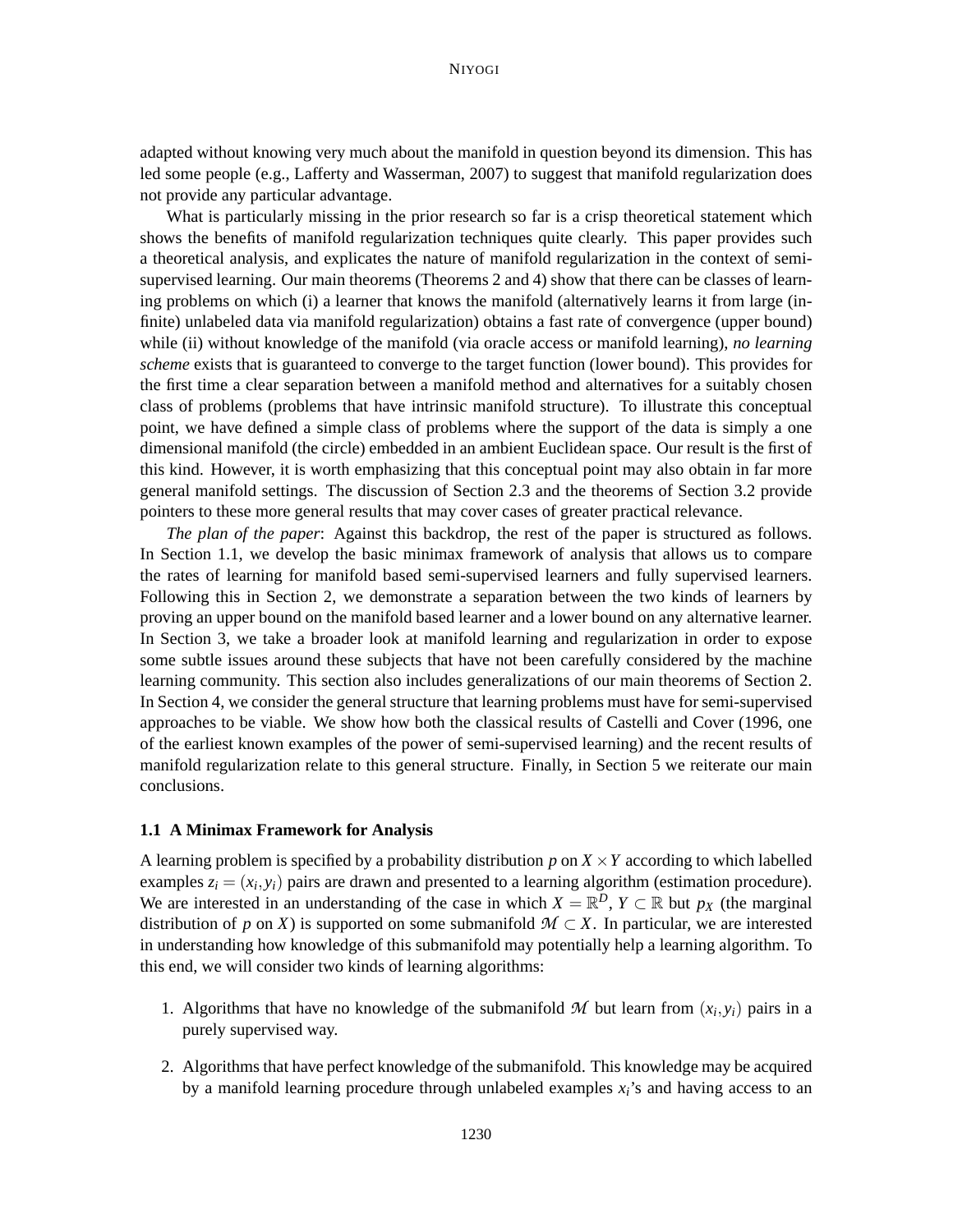essentially infinite number of them. Such a learner may be viewed as a semi-supervised learner.

Our main result is to elucidate the structure of a class of problems on which there is a difference in the performance of algorithms of Type 1 and 2.

Let *P* be a collection of probability distributions *p* and thus denote a class of learning problems. For simplicity and ease of comparison with other classical results, we place some regularity conditions on *P*. Every  $p \in P$  is such that its marginal  $p_X$  has support on a *k*-dimensional manifold *M* ⊂ *X*. Different *p*'s may have different supports. For simplicity, we will consider the case where  $p<sub>X</sub>$  is uniform on  $M$ : this corresponds to a situation in which the marginal is the most regular.

Given such a  $P$  we can naturally define the class  $P_M$  to be

$$
\mathcal{P}_{\mathcal{M}} = \{ p \in P | p_X \text{ is uniform on } \mathcal{M} \}.
$$

Clearly, we have

$$
\mathcal{P}=\cup_{\mathcal{M}}\mathcal{P}_{\mathcal{M}}.
$$

Consider  $p \in \mathcal{P}_M$ . This denotes a learning problem and the regression function  $m_p$  is defined as

$$
m_p(x) = E[y|x] \text{ when } x \in \mathcal{M}
$$

Note that  $m_p(x)$  is not defined outside of M. We will be interested in cases when  $m_p$  belongs to some restricted family of functions  $H<sub>M</sub>$  (for example, a Sobolev space). Thus assuming a family  $H_M$  is equivalent to assuming a restriction on the class of conditional probability distributions  $p(y|x)$ where  $p \in \mathcal{P}$ . For simplicity, we will assume the noiseless case where  $p(y|x)$  is either 0 or 1 for every *x* and every *y*, that is, there is no noise in the Y space.

Since  $X\setminus M$  has measure zero (with respect to  $p_X$ ), we can define  $m_p(x)$  to be anything we want when  $x \in X \backslash \mathcal{M}$ . We define  $m_p(x) = 0$  when  $x \notin \mathcal{M}$ .

For a learning problem *p*, the learner is presented with a collection of labeled examples  $\{z_i =$  $(x_i, y_i)$ ,  $i = 1, \ldots, n$ } where each  $z_i$  is drawn i.i.d. according to *p*. A learning algorithm A maps the collection of data  $\overline{z} = (z_1, \ldots, z_n)$  into a function  $A(\overline{z})$ . Now we can define the following minimax rate (for the class *P*) as

$$
R(n, \mathcal{P}) = \inf_{A} \sup_{p \in \mathcal{P}} E_{\overline{z}} ||A(\overline{z}) - m_p||_{L^2(p_X)}.
$$

This is the best possible rate achieved by any learner that has *no knowledge of the manifold M* . We will contrast it with a learner that has oracle access endowing it with knowledge of the manifold. To begin, note that since  $P = \bigcup_{\mathcal{M}} P_{\mathcal{M}}$ , we see that

$$
R(n, \mathcal{P}) = \inf_{A} \sup_{\mathcal{M}} \sup_{p \in \mathcal{P}_{\mathcal{M}}} E_{\overline{z}} ||A(\overline{z}) - m_{p}||_{L^{2}(p_{X})}.
$$

Now a manifold based learner *A'* is given a collection of labeled examples  $\bar{z} = (z_1, \ldots, z_n)$  just like the supervised learner. However, in addition, it also has knowledge of *M* (the support of the unlabeled data). It might acquire this knowledge through manifold learning or through oracle access (the limit of infinite amounts of unlabeled data). Thus  $A'$  maps  $(\bar{z}, M)$  into a function denoted by  $A'(\bar{z}, M)$ . The minimax rate for such a manifold based learner for the class  $P_M$  is given by

$$
\inf_{A'} \sup_{p \in \mathcal{P}_{\mathcal{M}}} E_{\overline{z}} || A'(\overline{z}, \mathcal{M}) - m_p ||_{L^2(p_X)}.
$$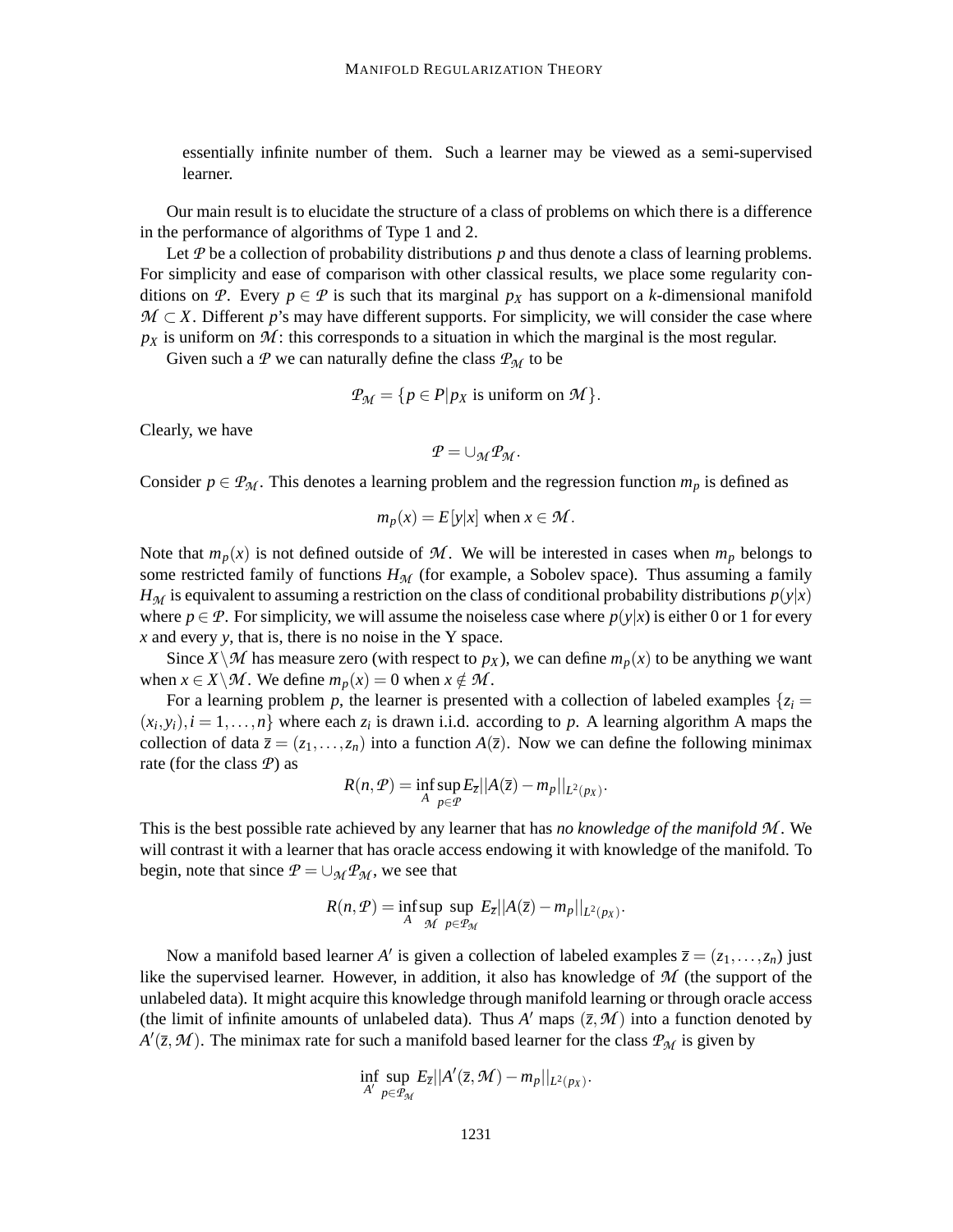Taking the supremum over all possible manifolds (just as in the supervised case), we have

$$
Q(n, P) = \sup_{\mathcal{M}} \inf_{A'} \sup_{p \in \mathcal{P}_{\mathcal{M}}} E_{\overline{z}} ||A' - m_p||_{L^2(p_X)}.
$$

#### **1.2 The Manifold Assumption for Semi-supervised Learning**

So the question at hand is: for what class of problems *P* with the structure as described above, might one expect a gap between  $R(n, P)$  and  $Q(n, P)$ . This is a class of problems for which knowing the manifold confers an advantage to the learner.

There are two main assumptions behind the manifold based approach to semi-supervised learning. First, one assumes that the support of the probability distribution is on some low dimensional manifold. The motivation behind this assumption comes from the intuition that although natural data in its surface form lives in a high dimensional space (speech, image, text, etc.), they are often generated by systems with much fewer underlying degrees of freedom and therefore have lower intrinsic dimensionality. This assumption and its corresponding motivation has been articulated many times in papers on manifold methods (see Roweis and Saul, 2000, for example). Second, one assumes that the underlying target function one is trying to learn (for prediction) is smooth with respect to this underlying manifold. A smoothness assumption lies at the heart of many machine learning methods including especially splines (Wahba, 1990), regularization networks (Evgeniou et al., 2000), and kernel based methods (using regularization in reproducing kernel Hilbert spaces; Schölkopf and Smola, 2002). However, smoothness in these approaches is typically measured in the ambient Euclidean space. In manifold regularization, a geometric smoothness penalty is instead imposed.

Thus, for a manifold *M*, let  $\phi_1, \phi_2, \ldots$ , be the eigenfunctions of the manifold Laplacian (ordered by frequency). Then,  $m_p(x)$  may be expressed in this basis as  $m_p = \sum_i \alpha_i \phi_i$  or

$$
m_p = sign(\sum_i \alpha_i \phi_i)
$$

where the  $\alpha_i$ 's have a sharp decay to zero.

Against this backdrop, one might now consider manifold regularization to get some better understanding of when and why it might be expected to provide good semi-supervised learning. First off, it is worthwhile to clarify what is meant by manifold regularization. The term "manifold regularization" was introduced by Belkin et al. (2006) to describe a class of algorithms in which geometrically motivated regularization penalties were used. One unifying framework adopts a setting of Tikhonov regularization over a Reproducing Kernel Hilbert Space of functions to yield algorithms that arise as special cases of the following:

$$
\hat{f} = \arg\min_{f \in H_K} \frac{1}{n} \sum_{i=1}^n V(f(x_i), y_i) + \gamma_A ||f||_K^2 + \gamma_I ||f||_I^2.
$$
 (1)

Here  $K: X \times X \to \mathbb{R}$  is a p.d. kernel that defines a suitable RKHS ( $H_K$ ) of functions that are ambiently defined. The ambient RKHS norm  $||f||_K$  and an "intrinsic norm"  $||f||_I$  are traded-off against each other. Intuitively the intrinsic norm  $||f||_I$  penalizes functions by considering only  $f_M$  the restriction of *f* to *M* and essentially considering various smoothness functionals. Since the eigenfunctions of the Laplacian provide a basis for  $L^2$  functions intrinsically defined on  $M$ , one might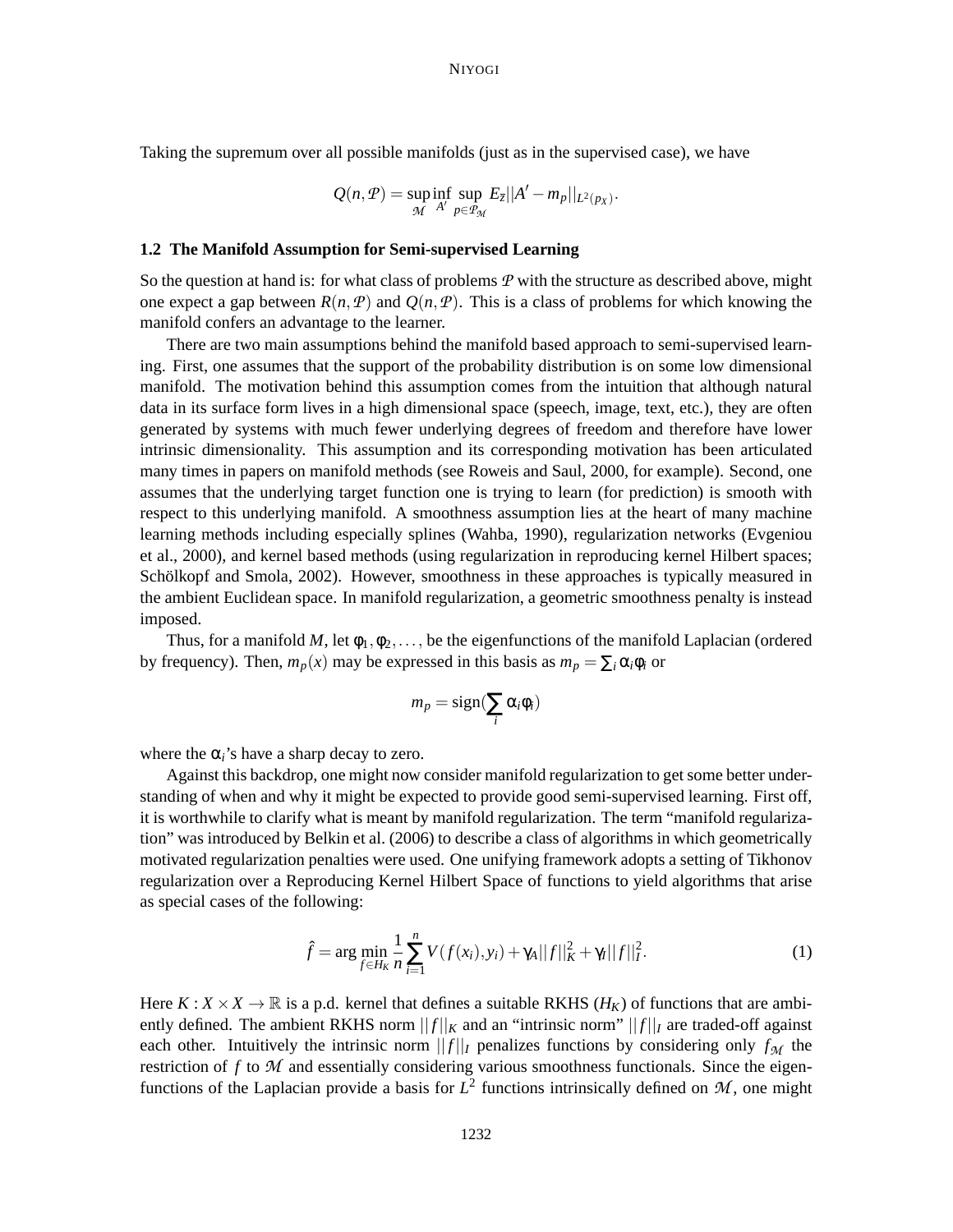express  $f_{\mathcal{M}} = \sum_i \alpha_i \phi_i$  in this basis and consider constraints on the coefficients.

# **Remarks:**

- 1. Various choices of  $||f||_I^2$  include: (i) *iterated* Laplacian given by  $\int_M f(\Delta^i f) = \sum_j \alpha_j^2 \lambda_j^i$ , (ii) *heat kernel* given by  $\sum_j e^{t\lambda_j} \alpha_j^2$ , and (iii)*band limiting* given by  $||f||_I^2 = \sum_i \mu_i \alpha_i^2$  where  $\mu_i = \infty$ for all  $i > p$ .
- 2. The loss function *V* can vary from squared loss to hinge loss to the 0–1 loss for classification giving rise to different kinds of algorithmic procedures.
- 3. While Equation 1 is regularization in the Tikhonov form, one could consider other kinds of model selection principles that are in the spirit of manifold regularization. For example, the method of Belkin and Niyogi (2003) is a version of the method of sieves that may be interpreted as manifold regularization with bandlimited functions where one allows the bandwidth to grow as more and more data becomes available.
- 4. The formalism provides a class of algorithms  $A'$  that have access to labeled examples  $\overline{z}$  and the manifold  $M$  from which all the terms in the optimization of Equation 1 can be computed. Thus  $A'(\overline{z}, \mathcal{M}) = \hat{f}$ .
- 5. Finally it is worth noting that in practice when the manifold is unknown, the quantity  $||f||_I^2 =$  $\int_{\mathcal{M}} f(\Delta^i f)$  is approximated by collecting unlabeled points  $x_i \in \mathcal{M}$ , making a suitable nearest neighbor graph with the vertices identified with the unlabeled points, and regularizing the function using the graph Laplacian. The graph is viewed as a proxy for the manifold and in this sense, many graph based approaches to semi-supervised learning (see Zhu, 2008, for review) may be accommodated within the purview of manifold regularization.

The point of these remarks is that manifold regularization combines the perspective of kernel based methods with the perspective of manifold and graph based methods. It admits a variety of different algorithms that incorporate a geometrically motivated complexity penalty. We will later demonstrate (in Section 3) one such canonical algorithm for the class of learning problems considered in Section 2 of this paper.

## **2. A Prototypical Example: Embeddings of the Circle into Euclidean Space**

In this section, we will construct a class of learning problems  $\mathcal P$  that have manifold structure  $\mathcal P$  =  $∪_{\mathcal{M}} P_{\mathcal{M}}$  and demonstrate a separation between  $R(n, P)$  and  $Q(n, P)$ . For simplicity, we will show a specific construction where every *M* considered is a different embedding of the circle into Euclidean space. In particular, we will see that  $R(n) = \Omega(1)$  while  $\lim_{n\to\infty} Q(n) = 0$  at a fast rate. Thus the learner with knowledge of the manifold learns easily while the learner with no such knowledge cannot learn at all.

Let  $\phi: S^1 \to X$  be an isometric embedding of the circle into a Euclidean space. Now consider the family of such isometric embeddings and let this be the family of one-dimensional submanifolds that we will deal with. Thus each  $M \subset X$  is of the form  $M = \phi(S^1)$  for some  $\phi$ .

Let  $H_{S^1}$  be the set of functions defined on the circle that take the value  $+1$  on half the circle and  $-1$  on the other half. Thus in local coordinates ( $\theta$  denoting the coordinate of a point in  $S^1$ ), we can write the class  $H_{S^1}$  as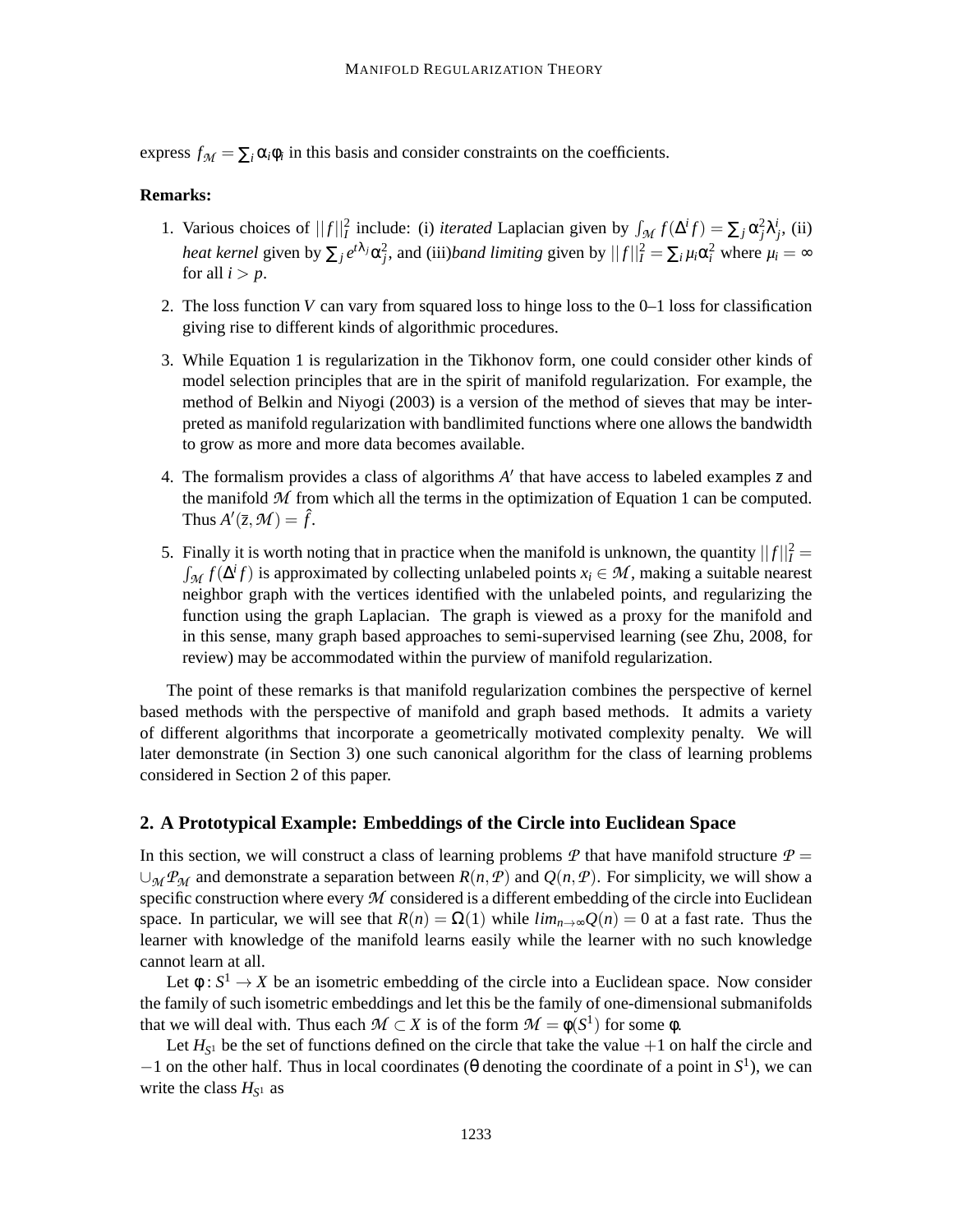$$
H_{S^1} = \{h_\alpha: S^1 \to \mathbb{R} | h_\alpha(\theta) = sign(sin(\theta + \alpha)) ; \alpha \in [0, 2\pi)\}.
$$

Now for each  $\mathcal{M} = \Theta(S^1)$  we can define the class  $H_{\mathcal{M}}$  as

$$
H_{\mathcal{M}} = \{ h : \mathcal{M} \to \mathbb{R} | h(x) = h_{\alpha}(\phi^{-1}(x)) \text{ for some } h_{\alpha} \in H_{S^1} \}. \tag{2}
$$

This defines a class of regression functions (also classification functions) for our setting. Correspondingly, in our noiseless setting, we can now define  $P_M$  as follows. For each,  $h \in H_M$ , we can define the probability distribution  $p^{(h)}$  on  $X \times Y$  by letting the marginal  $p_X^{(h)}$  $\chi^{(h)}$  be uniform on  $M$ and the conditional  $p^{(h)}(y|x)$  be a probability mass function concentrated on two points  $y = +1$  and  $y = -1$  such that

$$
p^{(h)}(y = +1|x) = 1 \Longleftrightarrow h(x) = +1
$$

Thus

$$
P_{\mathcal{M}} = \{p^{(h)} | h \in H_{\mathcal{M}}\}
$$

In our setting, we can therefore interpret the learning problem as an instantiation either of regression or of classification based on our interest.

Now that  $P_M$  is defined, the set  $P = \bigcup_M P_M$  follows naturally. A picture of the situation is shown in Figure 1.

**Remark 1** *Recall that many machine learning methods (notably splines and kernel methods) construct classifiers from spaces of smooth functions. The Sobolev spaces (see Adams and Fournier, 2003) are spaces of functions whose derivatives up to a certain order are square integrable. These spaces arise in theoretical analysis of such machine learning methods and it is often the case that predictors are chosen from such spaces or regression functions are assumed to be in such spaces depending on the context of the work. For example, Lafferty and Wasserman (2007) make precisely such an assumption. In our setting, note that H<sup>S</sup>* <sup>1</sup> *and correspondingly HM as defined above is not itself a Sobolev space. However, it is obtained by thresholding functions in a Sobolev space. In particular, we can write*

$$
H_{S^1} = \{ sign(h) | h = \alpha \phi + \beta \psi \}
$$

 $where \phi(\theta) = sin(\theta)$  *and*  $\psi(\theta) = cos(\theta)$  *are eigenfunctions of the Laplacian*  $\Delta_{S^1}$  *on the circle. These are the eigenfunctions corresponding to*  $\lambda = 1$  *and define the corresponding two dimensional eigenspace. More generally one could consider a family of functions obtained by thresholding functions in a Sobolev space of any chosen order and clearly H<sup>S</sup>* <sup>1</sup> *is contained in any such family. Finally it is worth noting that the arguments presented below do not depend on thresholding and would work with functions that are bandlimited or in a Sobolev space just as well.*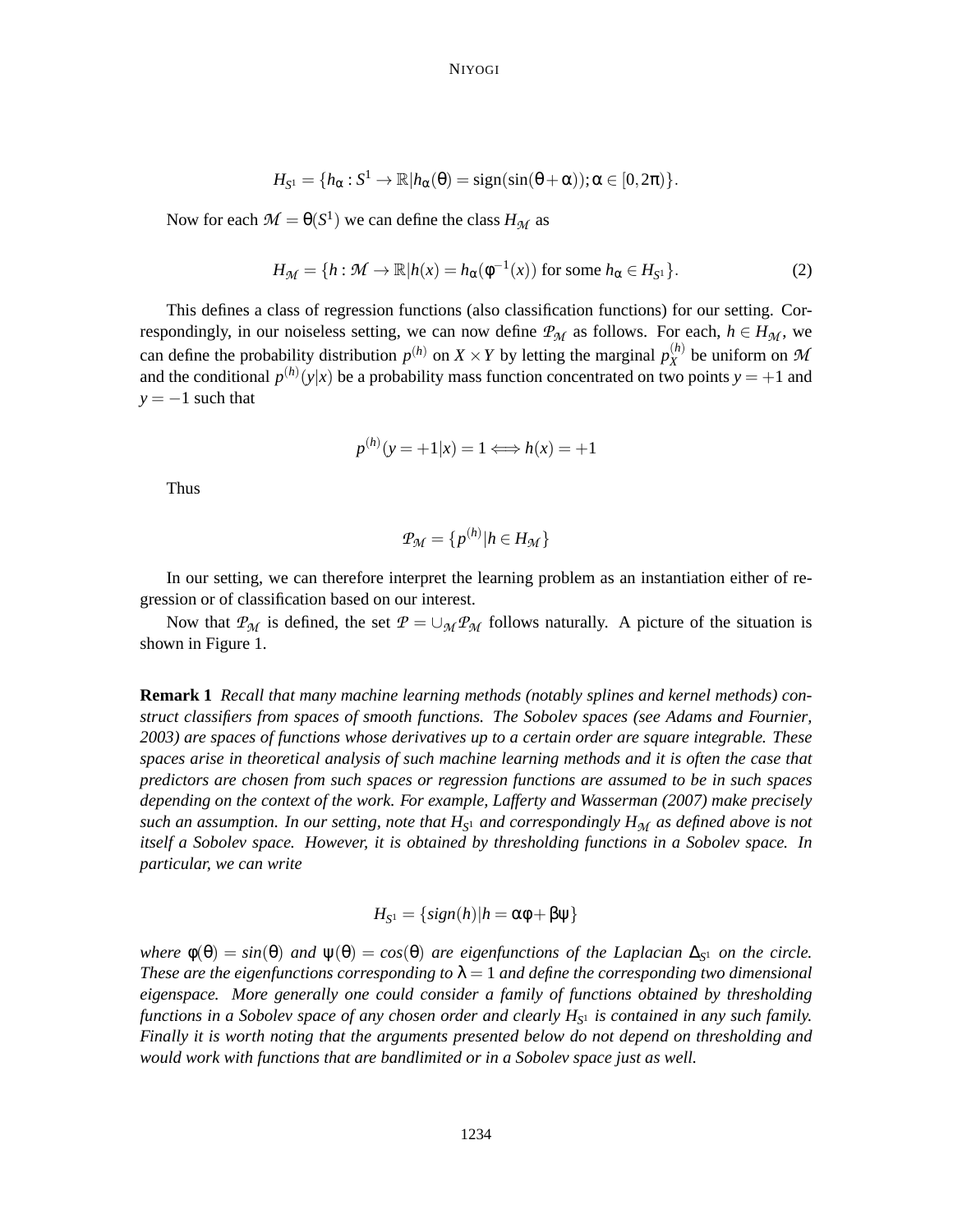

Figure 1: Shown are two embeddings of *M*<sup>1</sup> and *M*<sup>2</sup> of the circle in Euclidean space (the plane in this case). The two functions, one from  $M_1 \to \mathbb{R}$  and the other from  $M_2 \to \mathbb{R}$  are denoted by labelings  $+1$ ,  $-1$  correspond to half circles shown.

# **2.1 Upper Bound on**  $Q(n, P)$

Let us begin by noting that if the manifold *M* is known, the learner knows the class  $P_M$ . The learner merely needs to approximate one of the target functions in  $H<sub>M</sub>$ . It is clear that the space  $H<sub>M</sub>$ is a family of  $0 - 1$  valued functions whose VC-dimension is 2. Therefore, an algorithm that does empirical risk minimization over the class  $H_{\mathcal{M}}$  will yield an upperbound of O( $\sqrt{\frac{\log(n)}{n}}$  $\frac{g(n)}{n}$ ) by the usual arguments. Therefore the following theorem is obtained.

**Theorem 2** *Following the notation of Section 1, let HM be the family of functions defined by Equation 2 and P be the corresponding family of learning problems. Then the learner with knowledge of the manifold converges at a fast rate given by*

$$
Q(n, P) \le 2\sqrt{\frac{3\log(n)}{n}}
$$

*and this rate is optimal. Thus every problem in this class P can be learned efficiently.*

**Remark 3** If the class  $H_M$  is a a parametric family of the form  $\sum_{i=1}^p \alpha_i \phi_i$  where  $\phi_i$  are the eigen*functions of the Laplacian, one obtains the same parametric rate. Similarly, if the class HM is a ball in a Sobolev space of appropriate order, suitable rates on the family may be obtained by the usual arguments.*

## **2.2 Lower Bound on**  $R(n, P)$

We now prove the following.

**Theorem 4** *Let*  $P = \bigcup_{\mathcal{M}} P_{\mathcal{M}}$  *where each*  $\mathcal{M} = \phi(S^1)$  *is an isometric embedding of the circle into X* as shown. For each  $p \in \mathcal{P}$ , the marginal  $p_X$  is uniform on some  $\mathcal M$  and the conditional  $p(y|x)$  is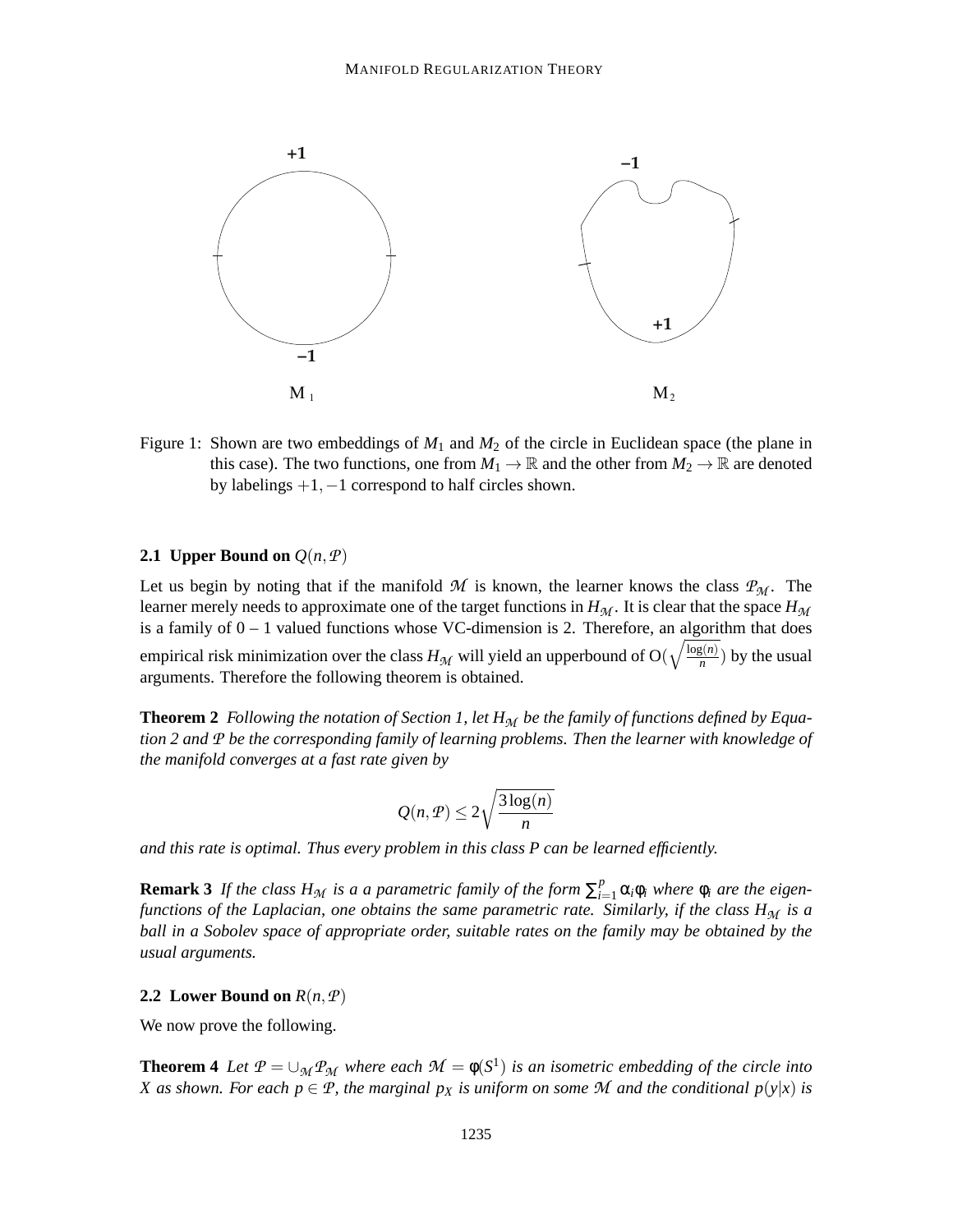*given by the construction in the previous section. Then*

$$
R(n, \mathcal{P}) = \inf_{A} \sup_{p \in \mathcal{P}} E_{\overline{z}} ||A(\overline{z}) - m_p||_{L^2(p_X)} = \Omega(1)
$$

*Thus, it is not the case that every problem in the class P can be learned efficiently. In other words, for every n, there exists a problem in P that requires more than n examples.*

We provide the proof below. A specific role in the proof is played by a construction (Construction 1 later in the proof) that is used to show the existence of a family of geometrically structured learning problems (probability measures) that will end up becoming unlearnable as a family. **Proof** Given *n*, choose a number  $d = 2n$ . Following Construction 1, there exist a set (denoted by  $P_d \,\subset \, \mathcal{P}$ ) of  $2^d$  probability distributions that may be defined. Our proof uses the probabilistic method. We show that there exists a universal constant  $K$  (independent of  $n$ ) such that

$$
\forall A, \frac{1}{2^d} \sum_{p \in \mathcal{P}_d} E_{\overline{z}} || A(\overline{z}) - m_p ||_{L^2(p_X)} \ge K
$$

from which we conclude that

$$
\forall A, \sup_{p \in \mathcal{P}_d} E_{\overline{z}} || A(\overline{z}) - m_p ||_{L^2(p_X)} \ge K
$$

Since  $\mathcal{P}_d \subset \mathcal{P}$ , the result follows.

To begin, consider a  $p \in \mathcal{P}$ . Let  $\overline{z} = (z_1, \ldots, z_n)$  be a set of i.i.d. examples drawn according to *p*. Note that this is equivalent to drawing  $\bar{x} = (x_1, \ldots, x_n)$  i.i.d. according to  $p_X$  and for each  $x_i$ , drawing  $y_i$  according to  $p(y|x_i)$ . Since the conditional  $p(y|x)$  is concentrated on one point, the  $y_i$ 's are deterministically assigned. Accordingly, we can denote this dependence by writing  $\overline{z} = \overline{z}_p(\overline{x})$ .

Now consider

$$
E_{\overline{z}}||A(\overline{z})-m_p||_{L^2(p_X)}.
$$

This is equal to

$$
\int_{Z^n} dP(\bar{z}) ||A(\bar{z}) - m_p||_{L^2(p_X)} = \int_{X^n} d p_X^n(\bar{x}) ||A(\bar{z}_p(\bar{x})) - m_p||_{L^2(p_X)}.
$$

(To clarify notation, we observe that  $dp_X^n$  is the singular measure on  $X^n$  with support on  $\mathcal{M}^n$  which is the natural product measure corresponding to the distribution of *n* data points  $x_1, \ldots, x_n$  drawn i.i.d. with each  $x_i$  distributed according to  $p_X$ .) The above in turn is lowerbounded by

$$
\geq \sum_{l=0}^n \int_{\overline{x}\in S_l} dp_X^n(\overline{x}) ||A(\overline{z}_p(\overline{x})) - m_p||_{L^2(p_X)}
$$

where

$$
S_l = {\overline{x} \in X^n |
$$
 exactly l segments contain data and links do not }.

More formally,

$$
S_l = \{ \overline{x} \in X^n | \overline{x} \cap c_i \neq \emptyset \text{ for exactly } l \text{ segments } c_i \text{ and } \overline{x} \cap B = \emptyset \}.
$$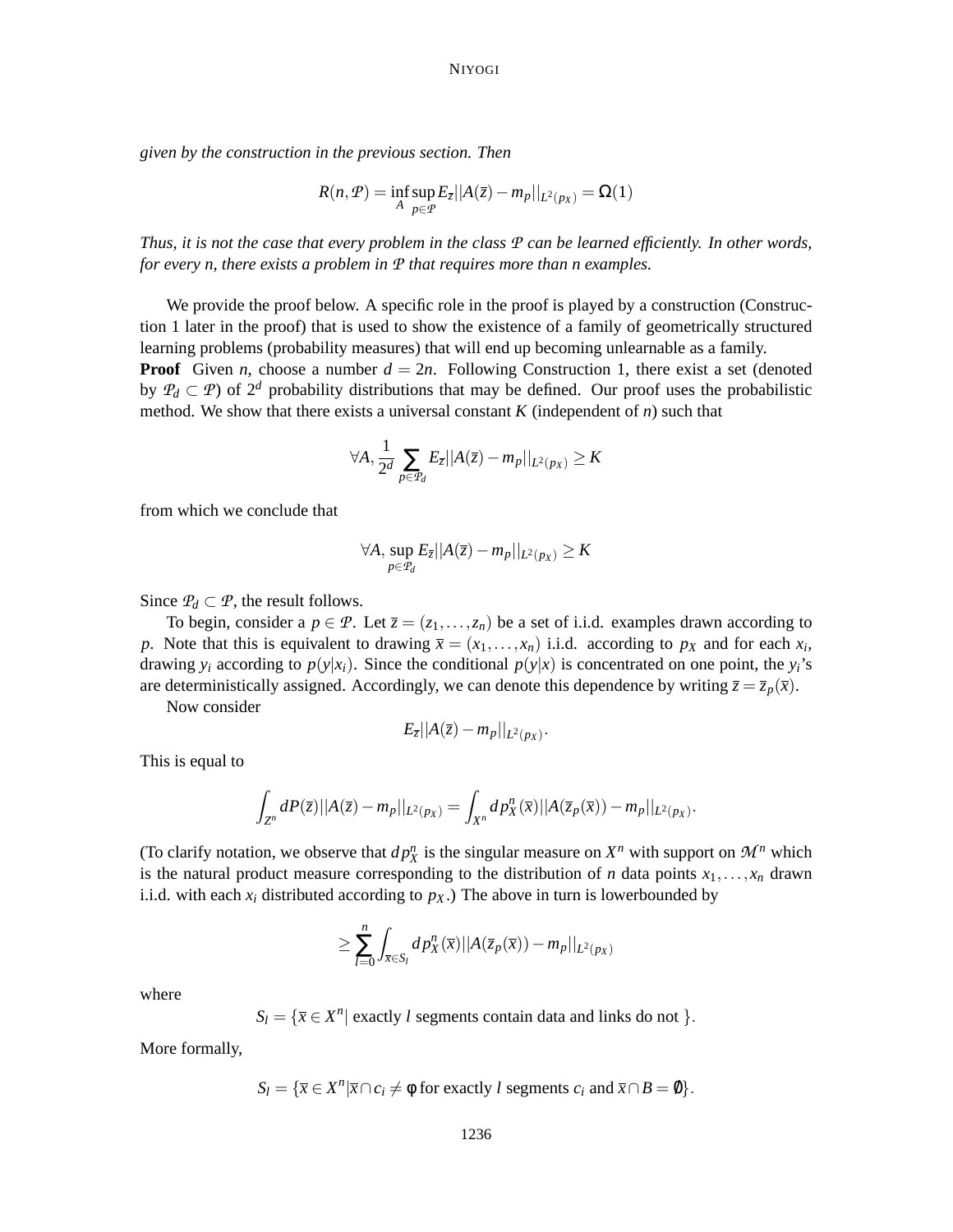Now we concentrate on lowerbounding  $\int_{\overline{x}} \epsilon_{S_l} dp_X^n(\overline{x}) ||A(\overline{z}_p(\overline{x})) - m_p||_{L^2(p_X)}$ . Using the fact that *px* is uniform, we have that  $dp_X^n(\bar{x}) = cd(\bar{x})$  (where *c* is a normalizing constant and  $d(\bar{x})$  is the Lebesgue measure or volume form on the associated product space) and therefore

$$
\int_{\overline{x}\in S_l} dp_X^n(\overline{x})||A(\overline{z}_p(\overline{x})) - m_p||_{L^2(p_X)} = \int_{\overline{x}\in S_l} cd(\overline{x})||A(\overline{z}_p(\overline{x})) - m_p||_{L^2(p_X)}.
$$

Thus, we have

$$
E_{\bar{z}}||A(\bar{z}) - m_p||_{L^2(p_X)} \ge \sum_{l=0}^n \int_{\bar{x} \in S_l} cd(\bar{x}) ||A(\bar{z}_p(\bar{x})) - m_p||_{L^2(p_X)}.
$$
 (3)

Now we see that

$$
[l]\frac{1}{2^d}\sum_{p\in\mathcal{P}_d}E_{\overline{z}}||A(\overline{z}_p(\overline{x})) - m_p||_{L^2(p_X)} \ge \frac{1}{2^d}\sum_{p\in\mathcal{P}_d}\sum_{l=0}^n c\int_{\overline{x}\in S_l}d(\overline{x})||A - m_p||
$$
  

$$
\ge \sum_{l=0}^n c\int_{\overline{x}\in S_l}\left(\frac{1}{2^d}\sum_p||A - m_p||\right)d(\overline{x}).
$$

By Lemma 5, we see that for each  $\bar{x} \in S_l$ , we have

$$
\frac{1}{2^d} \sum_p ||A - m_p|| \ge (1 - \alpha - \beta) \frac{d - n}{4d}
$$

from which we conclude that

$$
\frac{1}{2^d} \sum_p E_{\overline{z}} ||A(\overline{z}) - m_p||_{L^2(p_X)} \ge (1 - \alpha - \beta) \frac{d - n}{4d} \sum_{l=0}^n \int_{\overline{x} \in S_l} c d(\overline{x}).
$$

Now we note that

$$
\sum_{l=0}^n \int_{\bar{x} \in S_l} c d(\bar{x}) = \text{Prob}(\bar{x} \cap B = \emptyset) \ge (1 - \beta)^n.
$$

Therefore,

$$
\sup_{p} E_{\overline{z}} ||A(\overline{z}) - m_{p}||_{L^{2}(p_{X})} \ge (1 - \alpha - \beta) \frac{d - n}{4d} (1 - \beta)^{n} \ge (1 - \alpha - \beta) \frac{1}{8} (1 - \beta)^{n}.
$$
 (4)

Since  $\alpha$  and  $\beta$  (and for that matter, *d*) are in our control, we can choose them to make the righthand side of Inequality 4 greater than some constant. This proves our theorem.

We now construct a family of intersecting manifolds such that given two points on any manifold in this family, it is difficult to judge (without knowing the manifold) whether these points are near or far in geodesic distance. The class of learning problems consists of probability distributions *p* such that  $p_X$  is supported on some manifold in this class. This construction plays a central role in the proof of the lower bound.

**Construction 1.** Consider a set of  $2^d$  manifolds where each manifold has a structure shown in Figure 2. Each manifold has three disjoint subsets: *A* (loops), *B* (links), and *C* (chain) such that

$$
\mathcal{M}=A\cup B\cup C.
$$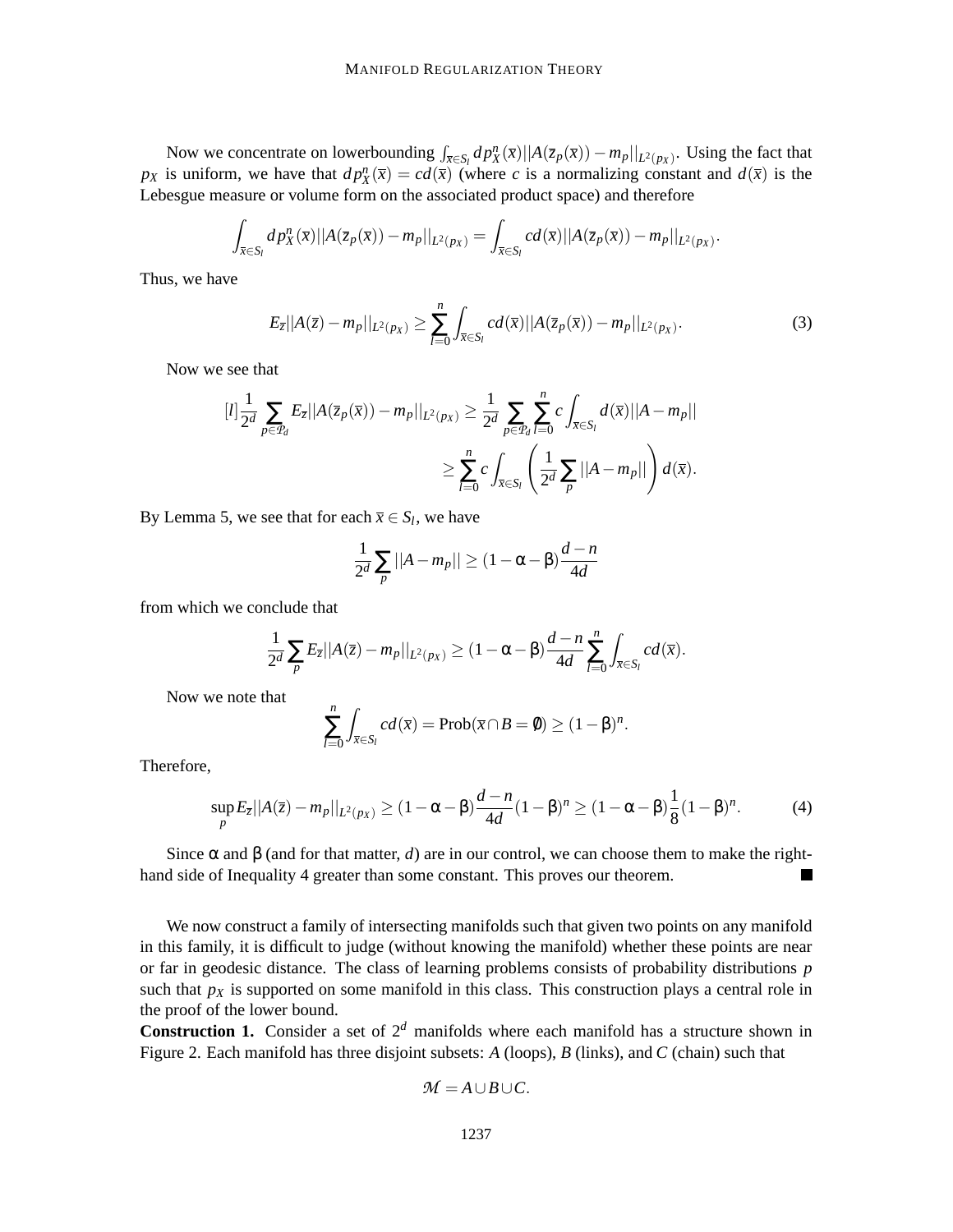

Figure 2: Figure accompanying Construction 1.

The chain *C* consists of *d* segments denoted by  $C_1, C_2, \ldots, C_d$  such that  $C = \cup C_i$ . The links connect the loops to the segments as shown in Figure 2 so that one obtains a closed curve corresponding to an embedding of the circle into  $\mathbb{R}^D$ . For each choice  $S \subset \{1, ..., d\}$  one constructs a manifold (we can denote this by  $M_S$ ) such that the links connect  $C_i$  (for  $i \in S$ ) to the "upper half" of the loop and they connect  $C_j$  (for  $j \in \{1, ..., d\} \setminus S$ ) to the "bottom half" of the loop as indicated in the figure. Thus there are  $2^d$  manifolds altogether where each  $M_S$  differs from the others in the link structure but the loops and chain are common to all, that is,

$$
A\cup C\subset \cap_S \mathcal{M}_S.
$$

For manifold *MS*, let

$$
\frac{l(A)}{l(\mathcal{M}_S)} = \int_A p_X^{(S)}(x) dx = \alpha_S
$$

where  $p_X^{(S)}$  $\chi^{(S)}$  is the probability density function on the manifold  $\mathcal{M}_S$ . Similarly

$$
\frac{l(B)}{l(\mathcal{M}_S)} = \int_B p_X^{(S)}(x) dx = \beta_S
$$

and

$$
\frac{l(C)}{l(\mathcal{M}_S)} = \int_C p_X^{(S)}(x) dx = \gamma_S.
$$

It is easy to check that one can construct these manifolds so that

$$
\beta_S \leq \beta; \gamma_S \geq \gamma.
$$

Thus for each manifold  $M_S$ , we have the associated class of probability distributions  $P_{M_S}$ . These are used in the construction of the lower bound. Now for each such manifold  $M<sub>S</sub>$ , we pick one probability distribution  $p^{(S)} \in \mathcal{P}_{\mathcal{M}_S}$  such that for every  $k \in S$ , we have

For all 
$$
k \in S
$$
,  $p^{(S)}(y = +1|x) = 1$  for all  $x \in C_k$ 

 $\overline{\phantom{a}}$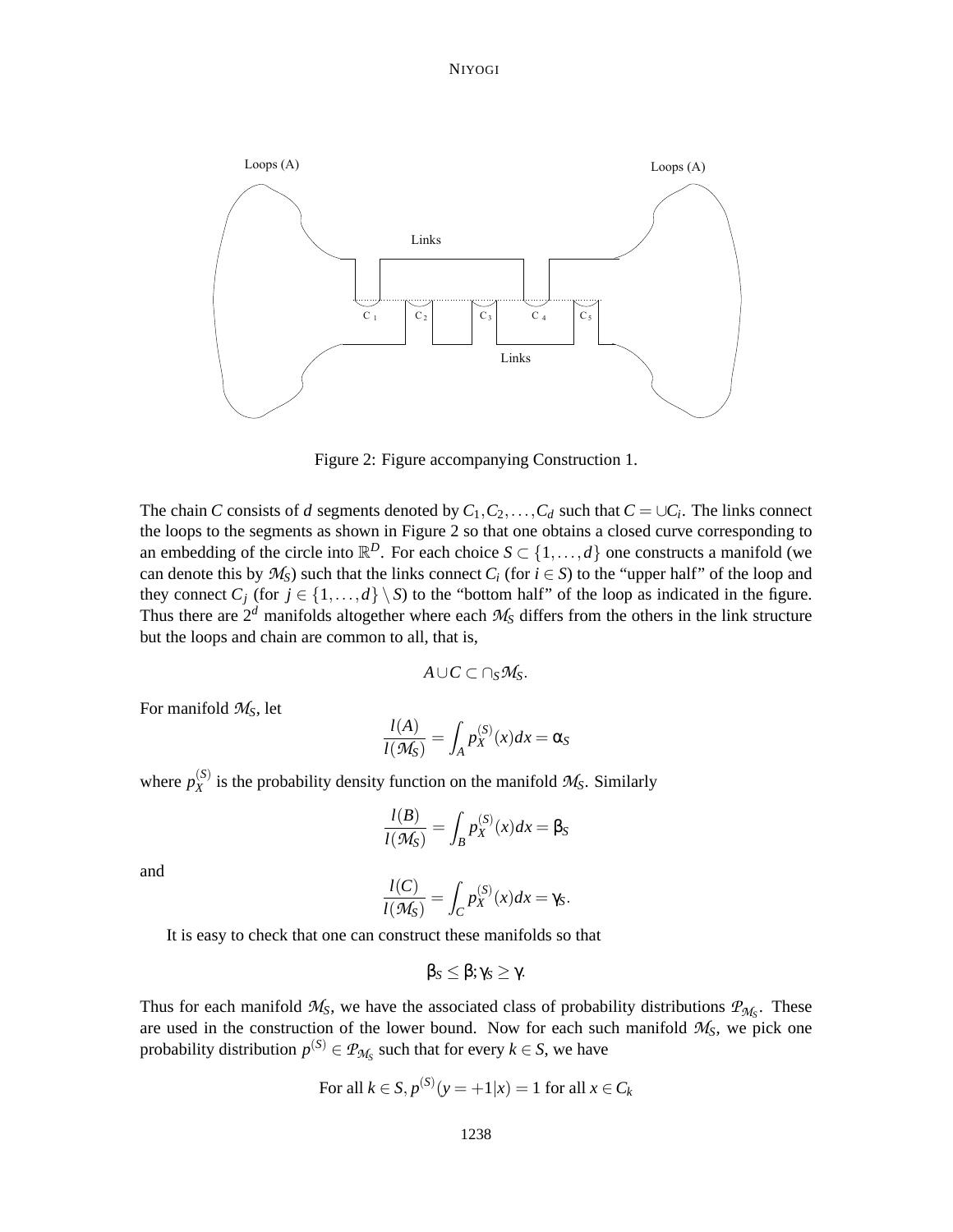and for every  $k \in \{1, ..., d\} \setminus S$ , we have

For all 
$$
k \in \{1, ..., d\} \setminus S
$$
,  $p^{(S)}(y = -1 | x) = 1$  for all  $x \in C_k$ .

Furthermore, the  $p^{(S)}$  are all chosen so that the associated conditionals  $p^{(S)}(y = +1|x)$  agree on the loops, that is, for any  $S, S' \in \{1, \ldots, d\}$ ,

$$
p^{(S)}(y = +1|x) = p^{(S)}(y = +1|x)
$$
 for all  $x \in A$ 

This defines  $2^d$  different probability distributions that satisfy for each *p*: (i) the support of the marginal  $p_X$  includes  $A \cup C$ , (ii) the support of  $p_X$  for different *p* have different link structures (iii) the conditionals  $p(y|x)$  disagree on the the chain. We now prove the following technical lemma that proves an inequality that holds when the data only lives on the segments and not on the links that constitute the embedded circle of Construction 1. This inequality is used in the proof of Theorem 4.

**Lemma 5** Let  $\bar{x} \in S_l$  be a collection of n points such that no point belongs to the links and exactly *l segments contain at least one point.*

$$
\frac{1}{2^d}\sum_{p\in\mathcal{P}_d}||A(\overline{z}_p(\overline{x})) - m_p||_{L^2(p_X)} \geq (1-\alpha-\beta)\frac{d-n}{4d}.
$$

**Proof** Since  $\bar{x} \in S_l$ , there are  $d - l$  segments of the chain *C* such that no data is seen from them. We let  $A(\overline{z}_p(\overline{x}))$  be the function hypothesized by the learner on receiving the data set  $\overline{z}_p(\overline{x})$ . We begin by noting that the family  $P_d$  may be naturally divided into  $2^l$  subsets in the following way. Following the notation of Construction 1, recall that every element of  $P_d$  may be identified with a set  $S \subset \{1, ..., d\}$ . We denote this element by  $p^{(S)}$ . Now let *L* denote the set of indices of the segments  $C_i$  that contain data, that is,

$$
L = \{i | C_i \cap \overline{x} \neq \emptyset\}.
$$

Then for every subset  $D \subset L$ , we have

$$
\mathcal{P}_D = \{p^{(S)} \in \mathcal{P}_d | S \cap L = D\}.
$$

Thus all the elements of *P<sup>D</sup>* agree in their labelling of the segments containing data but disagree in their labelling of segments not containing data. Clearly there are  $2<sup>l</sup>$  possible choices for *D* and each such choice leads to a family containing  $2^{dl}$  probability distributions. Let us denote these  $2^l$ families by  $P_1$  through  $P_{2^l}$ .

Consider  $P_i$ . By construction, for all probability distributions  $p, q \in P_i$ , we have that  $\overline{z}_p(\overline{x}) =$  $\overline{z}_q(\overline{x})$ . Let us denote this by  $\overline{z}_i(\overline{x})$ , that is,  $\overline{z}_i(\overline{x}) = \overline{z}_p(\overline{x})$  for all  $p \in \mathcal{P}_i$ .

Now  $f = A(\overline{z}_i(\overline{x}))$  is the function hypothesized by the learner on receiving the data set  $\overline{z}_i(\overline{x})$ . For any  $p \in \mathcal{P}$  and any segment  $c_k$ , we say that p "disagrees" with f on  $c_k$  if  $|f(x)m_p(x)| \ge 1$  on a majority of  $c_k$ , that is,

$$
\int_A px(x) \ge \int_{c_k \setminus A} px(x)
$$

where  $A = \{x \in c_k | |f(x)m_p(x)| \ge 1\}$ . Therefore, if f and p disagree on  $c_k$ , we have

$$
\int_{c_k} (f(x) - m_p(x))^2 p_X(x) \ge \frac{1}{2} \int_{c_k} p_X(x) \ge \frac{1}{2d} (1 - \alpha - \beta).
$$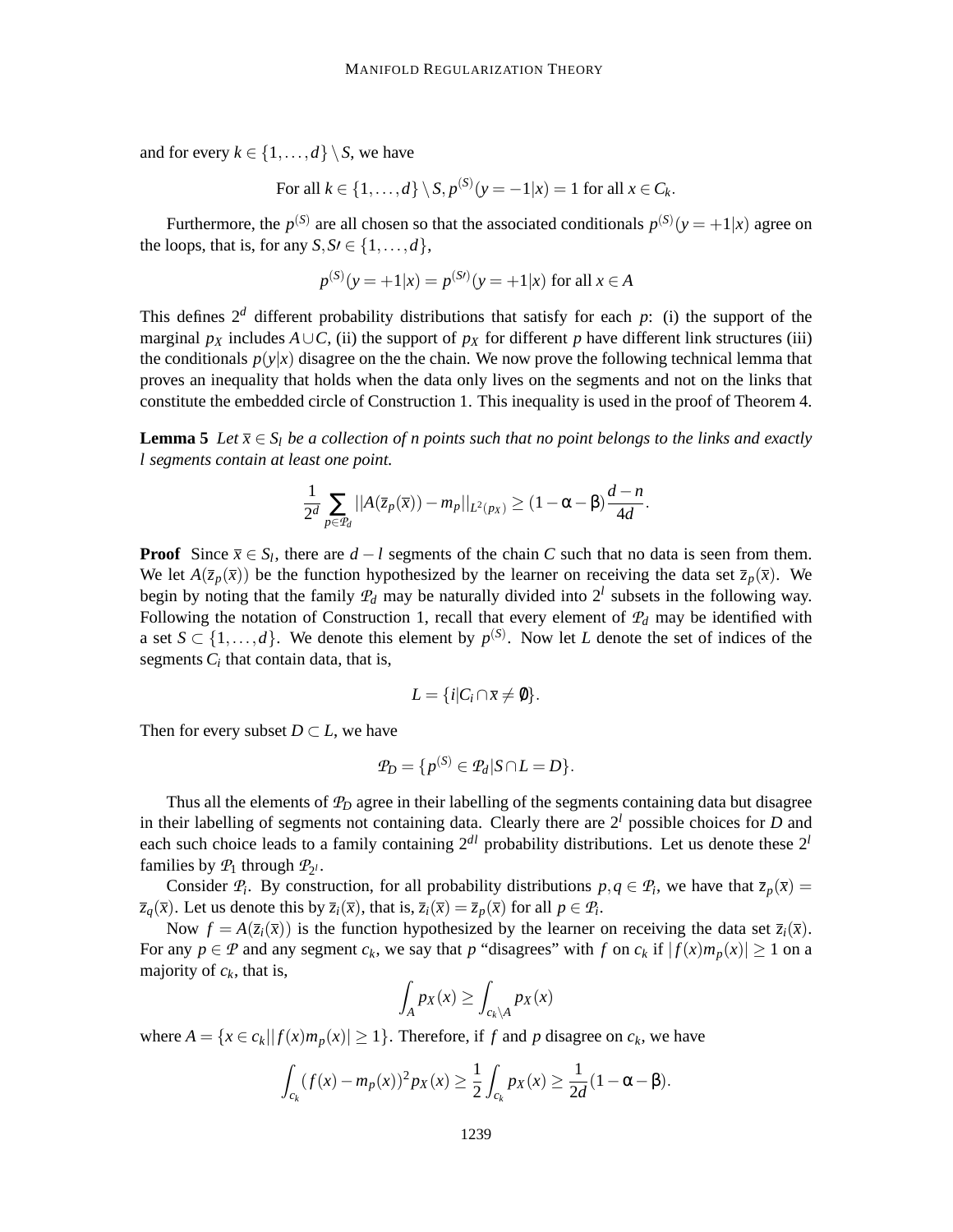It is easy to check that for every choice of *j* unseen segments, there exists a  $p \in P_i$  such that *p* disagrees with *f* on each of the chosen segments. Therefore, for such a *p*, we have

$$
||(A(\overline{z}_p(\overline{x})) - m_p||_{L^2(p_X)}^2 \ge \frac{1}{2}\frac{j}{d}(1 - \alpha - \beta).
$$

Counting all the  $2^{dl}$  elements of  $P_i$  based on the combinatorics of unseen segments, we see (using the fact that  $||A(\overline{z}_p(\overline{x})) - m_p|| \ge \sqrt{\frac{1}{2}}$ 2 *j*  $\frac{j}{d}(1-\alpha-\beta) \geq \frac{1}{2}$ 2 *j*  $\frac{J}{d}(1-\alpha-\beta)$ )

$$
\sum_{p \in \mathcal{P}_i} ||A(\overline{x}_p(\overline{x}) - m_p|| \ge \sum_{j=0}^{d-l} \binom{d-l}{j} \frac{1}{2} \frac{j}{d} (1 - \alpha - \beta) = 2^{d-l} (1 - \alpha - \beta) \frac{d-l}{4d}.
$$

Therefore, since  $l \leq n$ , we have

$$
\sum_{i=1}^{2^l} \sum_{p \in \mathcal{P}_i} ||A(\overline{x}_p(\overline{x})) - m_p|| \ge 2^d (1 - \alpha - \beta) \frac{d - n}{4d}.
$$

### **2.3 Discussion**

Thus we see that knowledge of the manifold can have profound consequences for learning. The proof of the lower bound reflects the intuition that has always been at the root of manifold based methods for semi-supervised learning. Following Figure 2, if one knows the manifold, one sees that  $C_1$  and  $C_4$  are "close" while  $C_1$  and  $C_3$  are "far." But this is only one step of the argument. We must further have the prior knowledge that the target function varies smoothly along the manifold and so "closeness on the manifold" translates to similarity in function values (or label probabilities). However, this closeness is not obvious from the ambient distances alone. This makes the task of the learner who does not know the manifold difficult: in fact impossible in the sense described in Theorem 4.

Some further remarks are in order. These provide an idea of the ways in which our main theorems can be extended. Thus we may appreciate the more general circumstances under which we might see a separation between manifold methods and alternative methods.

- 1. While we provide a detailed construction for the case of different embeddings of the circle into  $\mathbb{R}^N$ , it is clear that the argument is general and similar constructions can be made for many different classes of *k*-manifolds. Thus if *M* is taken to be a *k*-dimensional submanifold of  $\mathbb{R}^N$ , then one could let M be a family of *k*-dimensional submanifolds of  $\mathbb{R}^N$  and let P be the naturally associated family of probability distributions that define a collection of learning problems. Our proof of Theorem 4 can be naturally adapted to such a setting.
- 2. Our example explicitly considers a class  $H_M$  that consists of a one-parameter family of functions. It is important to reiterate that many different choices of  $H<sub>M</sub>$  would provide the same result. For one, thresholding is not necessary, and if the class  $H_M$  was simply defined as bandlimited functions, that is, consisting of functions of the form  $\sum_{i=1}^{p} \alpha_i \phi_i$  (where  $\phi_i$  are the eigenfunctions of the Laplacian of  $M$ ), the result of Theorem 4 holds as well. Similarly Sobolev spaces (constructed from functions  $f = \sum_i \alpha_i \phi_i$  where  $\alpha_i^2 \lambda_i^s < \infty$ ) also work with and without thresholding.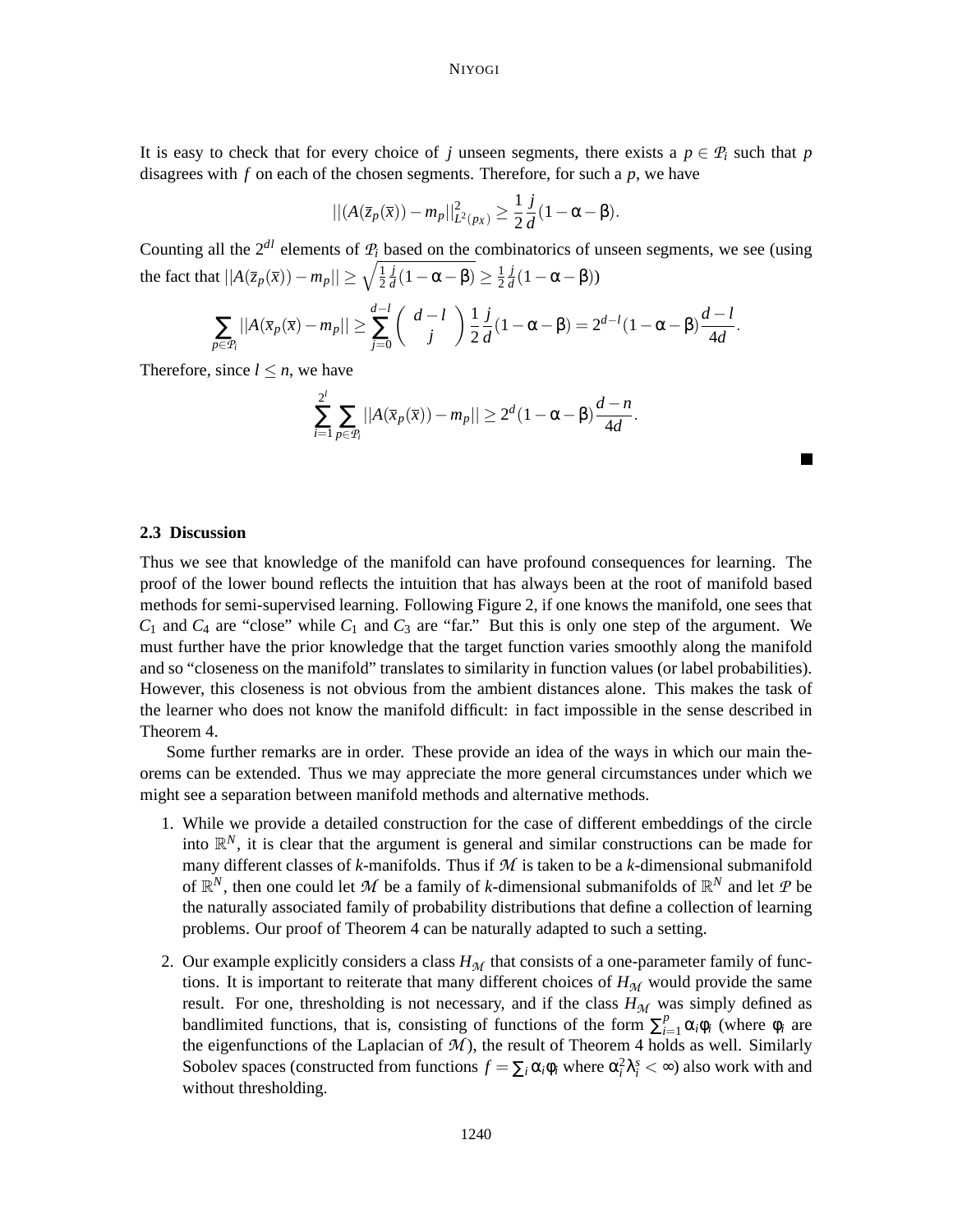- 3. We have considered the simplest case where there is no noise in the *Y*-direction, that is, the conditional  $p(y|x)$  is concentrated at one point  $m_p(x)$  for each *x*. Considering a more general setting with noise does not change the import of our results. The upper bound of Theorem 2 makes use of the fact that *m<sup>p</sup>* belongs to a restricted (uniformly Glivenko-Cantelli) family *H*<sub>M</sub>. With a 0 – 1 loss function defined as  $V(h, z) = 1_{y \neq h(x)}$ , the rate may be as good as  $O^*(\frac{1}{n})$  $\frac{1}{n}$ ) in the noise-free case but drops to  $O^*(\frac{1}{\sqrt{n}})$  $\frac{1}{n}$ ) in the noisy case. The lower bound of Theorem 4 for the noiseless case also holds for the noisy case by immediate implication. Both upper and lower bounds are valid also for arbitrary marginal distributions  $p<sub>X</sub>$  (not just uniform) that have support on some manifold *M* .
- 4. Finally, one can consider a variety of loss functions other than the *L*<sup>2</sup> loss function considered here. The natural  $0 - 1$ -valued loss function (which for the special case of binary valued functions coincides with the the *L*<sup>2</sup> loss) can be interpreted as the probability of error of the classifier in the classification setting.

# **3. Manifold Learning and Manifold Regularization**

# **3.1 Knowing the Manifold and Learning It**

In the discussion so far, we have implicitly assumed that an oracle can provide perfect information about the manifold in whatever form we choose. We see that access to such an oracle can provide great power in learning from labeled examples for classes of problems that have a suitable structure.

Yet, the whole issue of *knowing the manifold* is considerably more subtle than appears at first blush and in fact has never been carefully considered by the machine learning community. For example, consider the following oracles that all provide knowledge of the manifold but in different forms.

- 1. One could know *M* as a set through some kind of set-membership oracle. For example, a membership oracle that makes sense is of the following sort: given a point *x* and a number  $r >$ 0, the oracle tells us whether *x* is in a tubular neighborhood of radius *r* around the manifold.
- 2. One could know a system of coordinate charts on the manifold. For example, maps of the form  $\psi_i: U_i \to \mathbb{R}^D$  where  $U_i \subset \mathbb{R}^k$  is an open set.
- 3. One could know in some explicit form the harmonic functions on the manifold, the Laplacian  $\Delta_{\mathcal{M}}$ , and the Heat Kernel  $H_t(p,q)$  on the manifold.
- 4. One could know the manifold up to some geometric or topological invariants. For example, one might know just the dimension of the manifold. Alternatively, one might know the homology, the homeomorphism or diffeomorphism type, etc. of the manifold.
- 5. One could have metric information on the manifold. One might know the metric tensor at points on the manifold, one might know the geodesic distances between points on the manifold, or one might know the heat kernel from which various derived distances (such as diffusion distance) are obtained.

Depending upon the kind of oracle access we have, the task of the learner might vary from simple to impossible. For example, in the problem described in Section 2 of this paper, the natural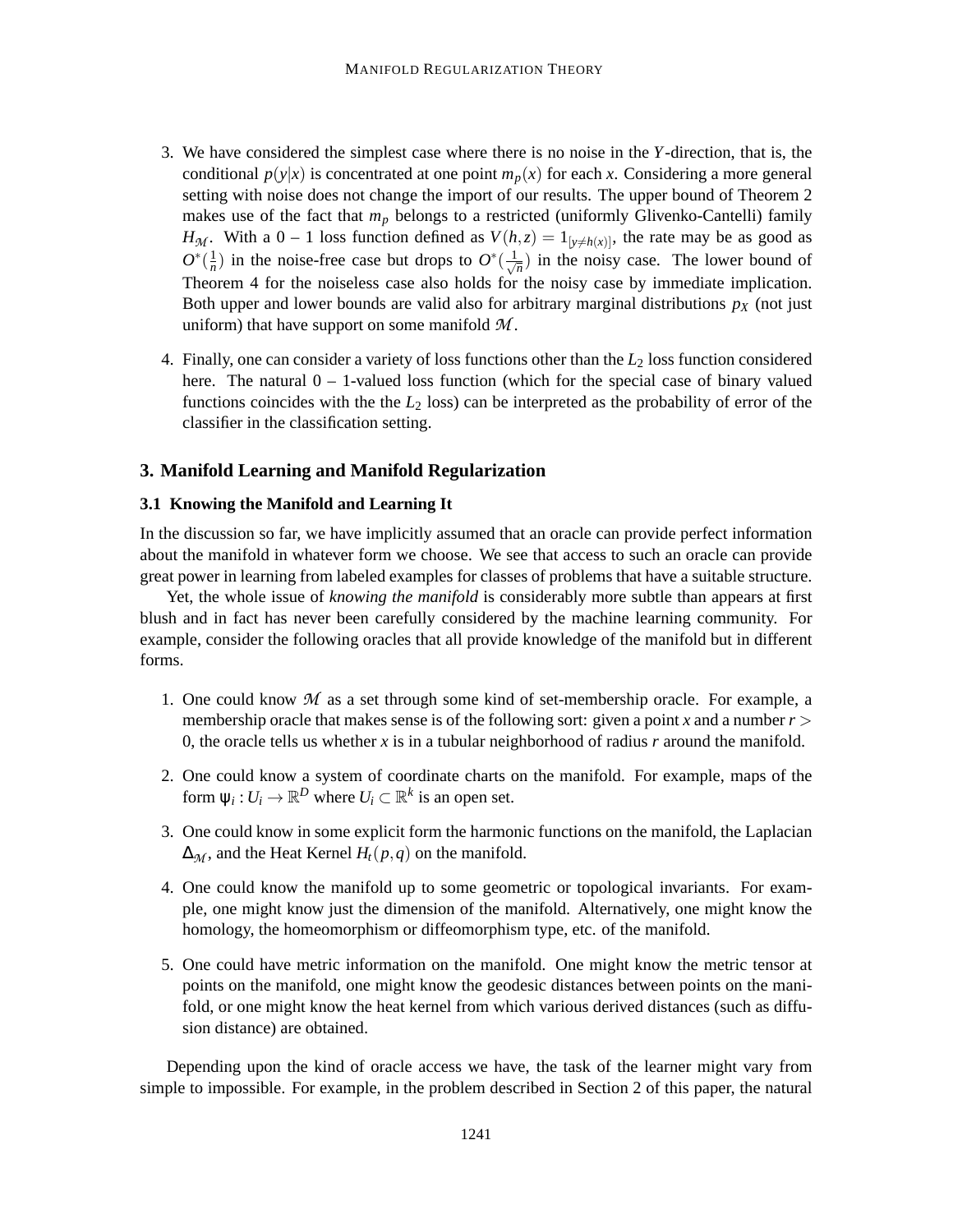algorithm that realizes the upper bound of Theorem 2 performs empirical risk minimization over the class  $H_M$ . To do this it needs, of course, to be able to represent  $H_M$  in a computationally efficient manner. In order to do this, it needs to know the eigenfunctions (in the specific example, only the first two, but in general some arbitrary number depending on the choice of  $H<sub>M</sub>$ ) of the Laplacian on the *M* . This is immediately accessible from Oracle 3. It can be computed from Oracles 1, 2, and 5 but this computation is intractable in general. From Oracle 4, it cannot be computed at all.

The next question one needs to address is: In the absence of an oracle but given random samples of example points on the manifold, can one *learn the manifold*? In particular, can one learn it in a form that is suitable for further processing. In the context of this paper, the answer is yes.

Let us recall the following fundamental fact from Belkin and Niyogi (2005) that has some significance for the problem in this paper.

Let *M* be a compact, Riemannian submanifold (without boundary) of  $\mathbb{R}^N$  and let  $\Delta_{\mathcal{M}}$  be the Laplace operator (on functions) on this manifold. Let  $\bar{x} = \{x_1, \ldots, x_m\}$  be a collection of *m* points sampled in i.i.d. fashion according to the uniform probability distribution on  $M$ . Then one may define the point cloud Laplace operator  $L_m^t$  as follows:

$$
L_m^t f(x) = \frac{1}{t} \frac{1}{(4\pi t)^{d/2}} \frac{1}{m} \sum_{i=1}^m (f(x) - f(x_i)) e^{-\frac{||x - x_i||^2}{4t}}
$$

The point cloud Laplacian is a random operator that is the natural extension of the graph Laplacian operator to the whole space. For any thrice differentiable function  $f : \mathcal{M} \to \mathbb{R}$ , we have

## **Theorem 6**

$$
\lim_{t \to 0, m \to \infty} L_m^t f(x) = \Delta_{\mathcal{M}} f(x).
$$

Some remarks are in order:

1. Given  $\bar{x} \in \mathcal{M}$  as above, consider the graph with vertices (let *V* be the vertex set) identified with the points in  $\bar{x}$  and adjacency matrix  $W_{ij} = \frac{1}{m}$ *mt* 1  $\frac{1}{(4\pi t)^{d/2}}e^{-\frac{||x-x_i||^2}{4t}}$ . Given  $f : \mathcal{M} \to \mathbb{R}$ , the restriction  $f_V : \overline{x} \to \mathbb{R}$  is a function defined on the vertices of this graph. Correspondingly, the graph Laplacian  $L = (D - W)$  acts on  $f_V$  and it is easy to check that

$$
(L_m^t f)|_{x_i}=(Lf_V)|_{x_i}.
$$

In other words, the point cloud Laplacian and graph Laplacian agree on the data. However, the point cloud Laplacian is defined everywhere while the graph Laplacian is only defined on the data.

- 2. The quantity *t* (similar to a bandwidth) needs to go to zero at a suitable rate  $(tm^{d+2} \rightarrow \infty)$ so there exists a sequence  $t_m$  such that the point cloud Laplacian converges to the manifold Laplacian as  $m \to \infty$ .
- 3. It is possible to show (see Belkin and Niyogi, 2005; Coifman and Lafon, 2006; Gine and ´ Koltchinskii, 2006; Hein et al., 2005) that this basic convergence is true for arbitrary probability distributions (not just the uniform distribution as stated in the above theorem) in which case the point cloud Laplacian converges to an operator of the Laplace type that may be related to the weighted Laplacian (Grigoryan, 2006).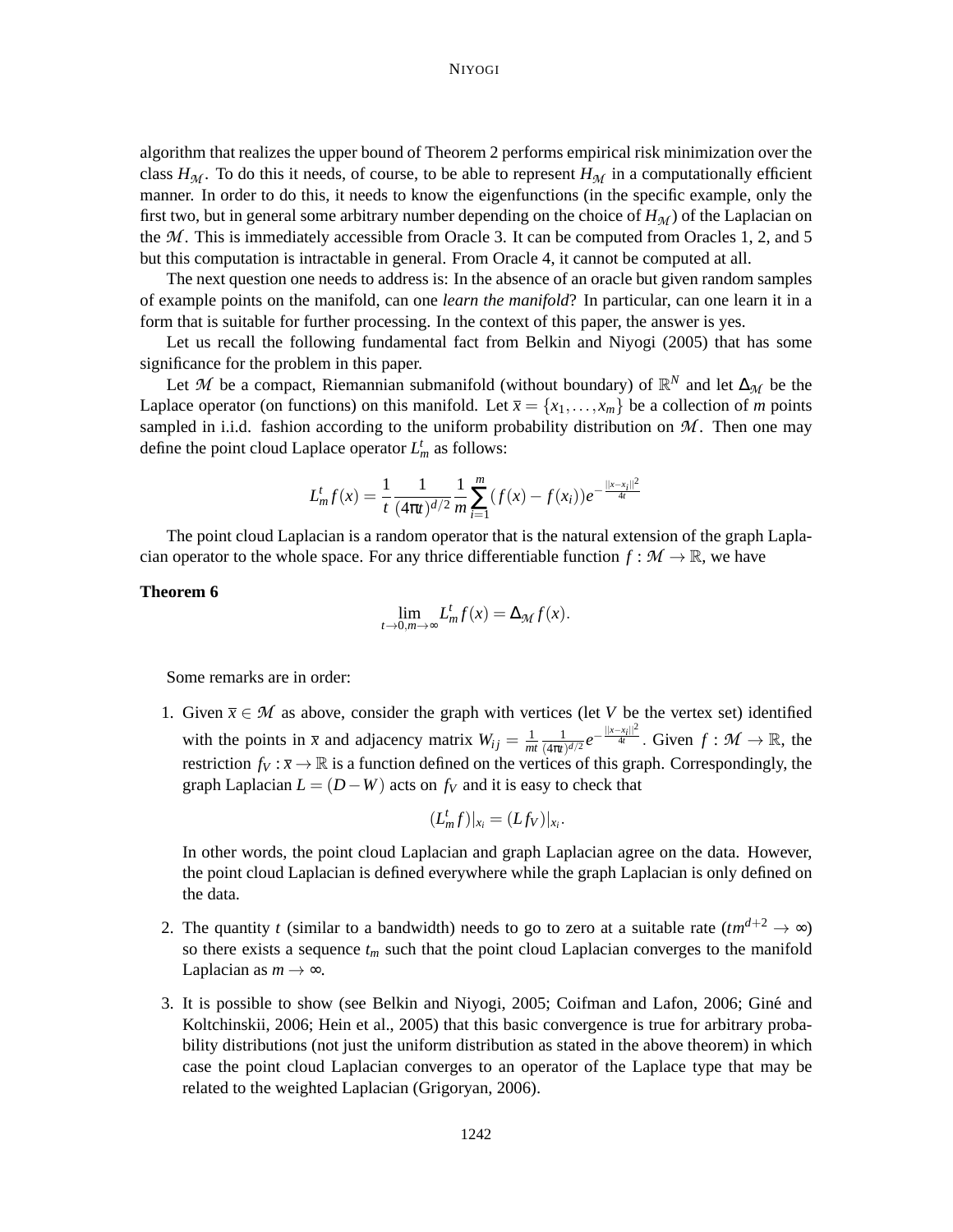- 4. While the above convergence is pointwise, it also holds uniformly over classes of functions with suitable conditions on their derivatives (Belkin and Niyogi, 2008; Gine and Koltchinskii, 2006).
- 5. Finally, and most crucially (see Belkin and Niyogi, 2006), if  $\lambda_m^{(i)}$  and  $\phi_m^{(i)}$  are the *i*th (in increasing order) eigenvalue and corresponding eigenfunction respectively of the operator  $L_m^{t_m}$ , then with probability 1, as *m* goes to infinity,

$$
lim_{m\to\infty}|\lambda_i-\lambda_m^{(i)}|=0
$$

and

$$
lim_{m\to\infty}|\phi_m^{(i)}-\phi_i|_{L_2(\mathcal{M})}=0.
$$

In other words, the eigenvalues and eigenfunctions of the point cloud Laplacian converge to those of the manifold Laplacian as the number of data points *m* go to infinity.

These results enable us to present a semi-supervised algorithm that learns the manifold from unlabeled data and uses this knowledge to realize the upper bound of Theorem 2.

#### **3.2 A Manifold Regularization Algorithm For Semi-supervised Learning**

Let  $\overline{z} = (z_1, \ldots, z_n)$  be a set of *n* i.i.d. labeled examples drawn according to *p* and  $\overline{x} = (x_1, \ldots, x_m)$ be a set of *m* i.i.d. unlabeled examples drawn according to  $p<sub>X</sub>$ . Then a semi-supervised learner's estimate may be denoted by  $A(\overline{z}, \overline{x})$ . Let us consider the following kind of manifold regularization based semi-supervised learner.

- 1. Construct the point cloud Laplacian operator  $L_m^{t_m}$  from the *unlabeled* data  $\bar{x}$ .
- 2. Solve for the eigenfunctions of  $L_m^{t_m}$  and take the first two (orthogonal to the constant unction). Let these be  $\phi_m$  and  $\psi_m$  respectively.
- 3. Perform empirical risk minimization with the empirical eigenfunctions by minimizing

$$
\hat{f}_m = \arg \min_{f = \alpha \phi_m + \beta \psi_m} \frac{1}{n} \sum_{i=1}^n V(f(x_i), y_i)
$$

subject to  $\alpha_i^2 + \beta_i^2 = 1$ . Here  $V(f(x), y) = \frac{1}{4}|y - \text{sign}(f(x))|^2$  is the 0−1 loss. This is equivalent to Ivanov regularization with an intrinsic norm that forces candidate hypothesis functions to be bandlimited.

Note that if the empirical risk minimization was performed with the true eigenfunctions (φ and ψ respectively), then the resulting algorithm achieves the rate of Theorem 2. Since for large *m*, the empirical eigenfunctions are close to the true ones by the result in Belkin and Niyogi (2006), we may expect the above algorithm to perform well. Thus we may compare the two manifold regularization algorithms (an empirical one with unlabeled data and an oracle one that knows the manifold):

$$
A(\bar{z}, \bar{x}) = sign(\hat{f}_m) = sign(\hat{\alpha}_m \phi_m + \hat{\beta}_m \psi_m)
$$

and

$$
A_{oracle}(\bar{z}, \mathcal{M}) = sign(\hat{f}) = sign(\hat{\alpha}\phi + \hat{\beta}\psi).
$$

We can now state the following: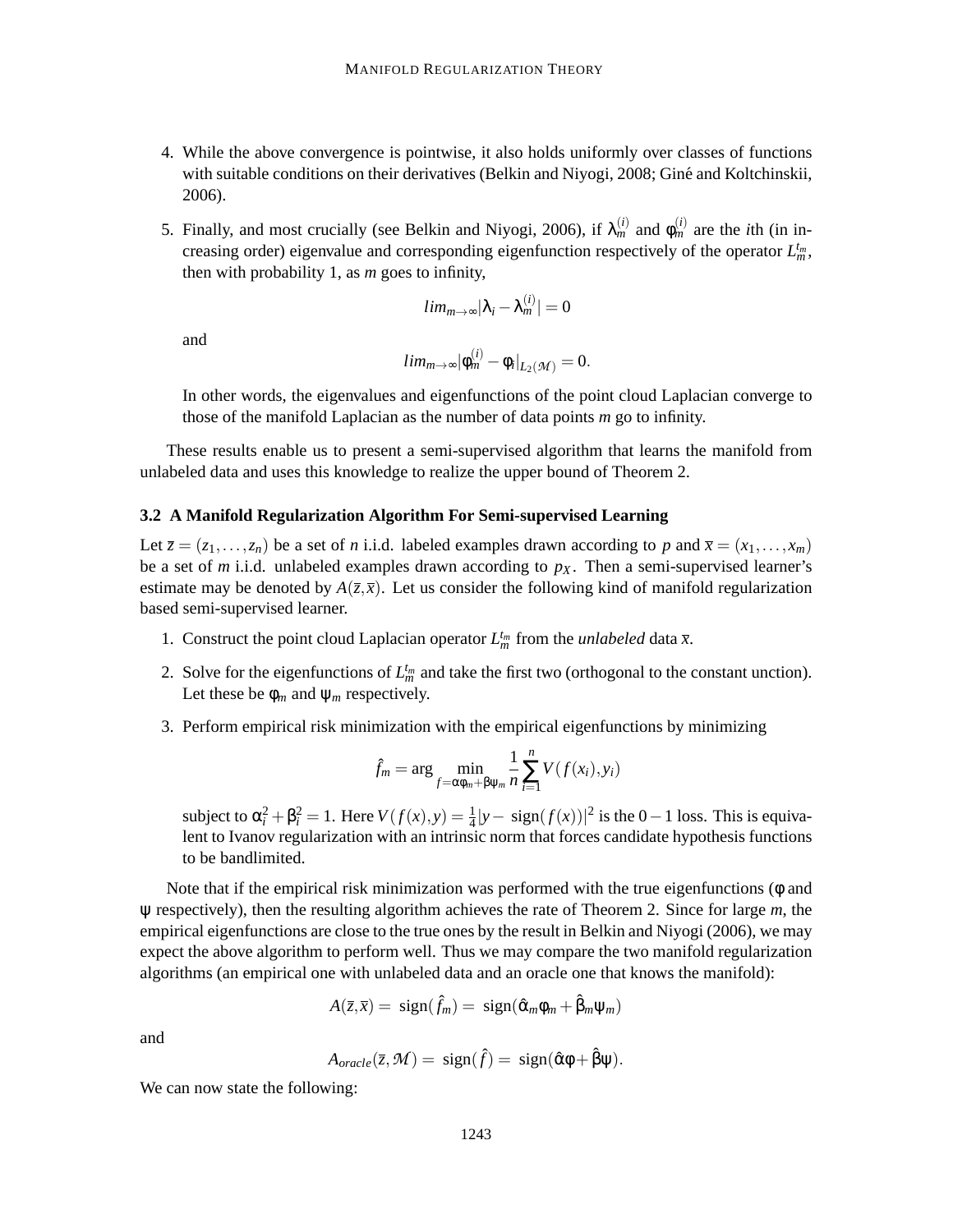**Theorem 7** *For any*  $\varepsilon > 0$ *, we have* 

$$
\sup_{p\in\mathcal{P}_{\mathcal{M}}} E_{\overline{z}}||m_p - A||_{L^2(p_X)}^2 \leq \frac{4}{2\pi}(\arcsin(\varepsilon)) + \frac{1}{\varepsilon^2} (||\phi - \phi_m||^2 + ||\psi - \psi_m||^2) + 3\sqrt{\frac{3\log(n)}{n}}.
$$

**Proof** Consider  $p \in \mathcal{P}$  and let  $m_p = \text{sign}(\alpha_p \phi + \beta_p \psi)$ . Let  $g_m = \alpha_p \phi_m + \beta_p \psi_m$ . Now, first note that by the fact of empirical risk minimization, we have

$$
\frac{1}{n}\sum_{z\in\overline{z}}V(A(x),y)\leq\frac{1}{n}\sum_{z\in\overline{z}}V(\mathrm{sign}(g_m(x)),y).
$$

Second, note that the set of functions  $\mathcal{F} = {\text{sign}(f)|f = \alpha \phi_m + \beta \psi_m}$  has VC dimension equal to 2. Therefore the empirical risk converges to the true risk uniformly over this class so that with probability  $> 1-\delta$ , we have

$$
[l]E_z[V(A(x),y)] - \sqrt{\frac{2\log(n) + \log(1/\delta)}{n}} \le \frac{1}{n} \sum_{z \in \overline{z}} V(A(x),y)
$$
  

$$
\le \frac{1}{n} \sum_{z \in \overline{z}} V(\text{sign}(g_m(x)),y) \le E_z[V(\text{sign}(g_m(x)),y)] + \sqrt{\frac{2\log(n) + \log(1/\delta)}{n}}.
$$

Using the fact that  $V(h(x), y) = \frac{1}{4}(y - h)^2$ , we have in general for any *h* 

$$
E_z[V(h(x),y)] = \frac{1}{4}E_z(y-m_p)^2 + \frac{1}{4}||m_p - h||^2_{L(p_X)}
$$

from which we obtain with probability  $> 1-\delta$  over choices of labeled training sets  $\overline{z}$ ,

$$
||m_p - A||^2 \le ||m_p - \text{sign}(g_m)||^2 + 2\sqrt{\frac{2\log(n) + \log(1/\delta)}{n}}.
$$

Setting  $\delta = \frac{1}{n}$  $\frac{1}{n}$  and noting that  $||m_p − A||^2 ≤ 1$ , we have after some straightforward manipulations,

$$
E_{\bar{z}}||m_p - A||^2 \leq ||m_p - \text{sign}(g_m)||^2 + 3\sqrt{\frac{3\log(n)}{n}}.
$$

Using Lemma 8, we get for any  $\varepsilon > 0$ ,

$$
\sup_{p\in\mathcal{P}_{\mathcal{M}}} E_{\overline{z}} ||m_p - A||^2 \leq \frac{4}{2\pi} (\arcsin(\varepsilon)) + \frac{1}{\varepsilon^2} (||\phi - \phi_m||^2 + ||\psi - \psi_m||^2) + 3\sqrt{\frac{3\log(n)}{n}}.
$$

 $\blacksquare$ 

**Lemma 8** *Let*  $f$ *,g be any two functions. Then for any*  $\epsilon$  > 0*,* 

$$
||sign(f) - sign(g)||_{L^{2}(px)}^{2} \leq \mu(X_{\varepsilon,f}) + \frac{1}{\varepsilon^{2}}||f - g||_{L^{2}(px)}^{2}
$$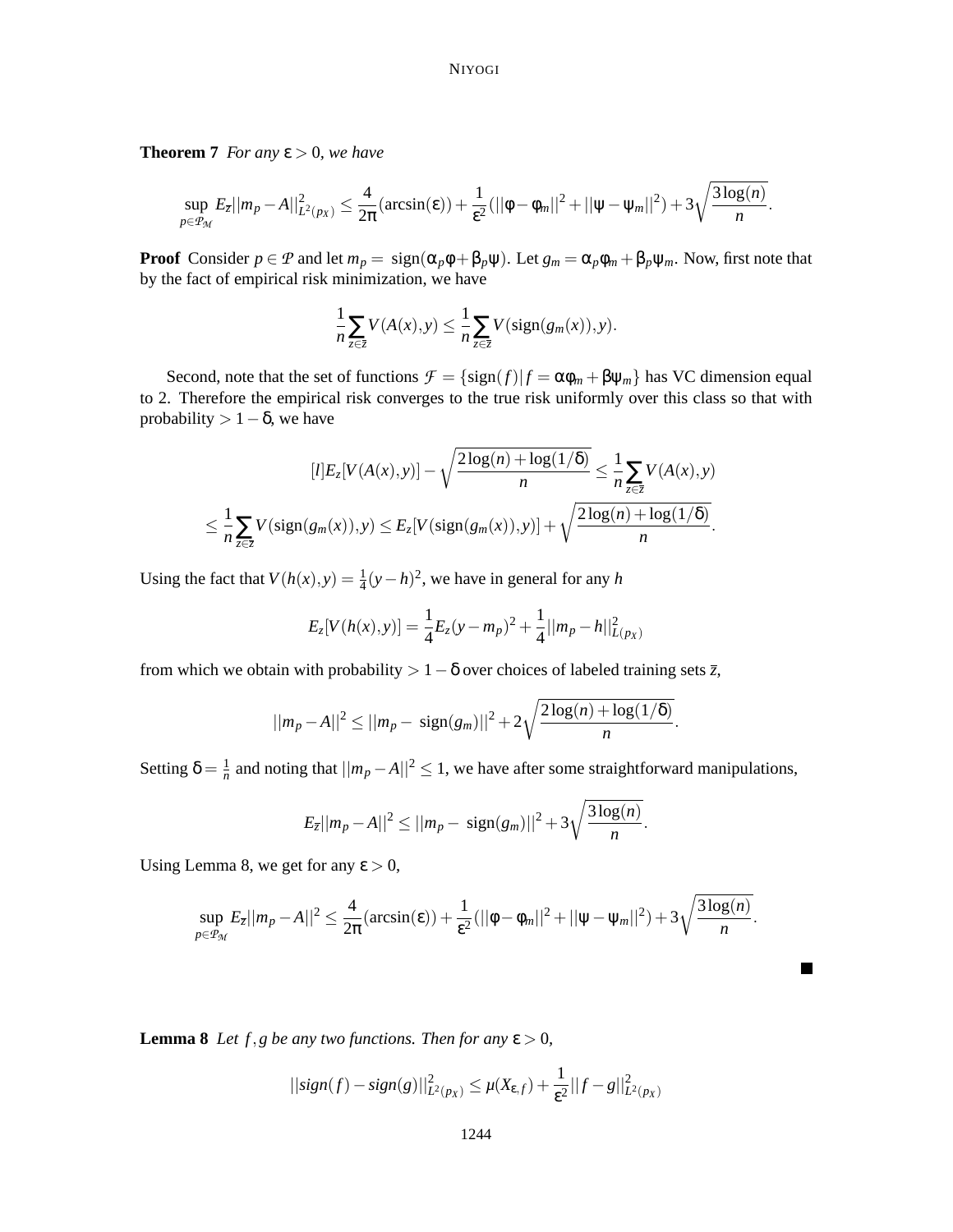*where*  $X_{\epsilon, f} = \{x \mid |f(x)| \leq \epsilon\}$  *and*  $\mu$  *is the measure corresponding the the marginal distribution*  $p_X$ *.* 

*Further, if*  $f = \alpha \phi + \beta \psi$   $(\alpha^2 + \beta^2 = 1)$  *and*  $g = \alpha \phi_m + \beta \psi_m$  *where*  $\phi$ *,*  $\psi$  *are eigenfunctions of the Laplacian on M while* φ*m*,ψ*<sup>m</sup> are eigenfunctions of point cloud Laplacian as defined in the previous developments. Then for any*  $\epsilon > 0$ 

$$
||sign(f) - sign(g)||_{L^{2}(px)}^{2} \leq \frac{4}{2\pi} (arcsin(\varepsilon)) + \frac{1}{\varepsilon^{2}} (||\phi - \phi_{m}||^{2} + ||\psi - \psi_{m}||^{2}).
$$

**Proof** We see that

$$
||\text{sign}(f) - \text{sign}(g)||_{L^{2}(p_{X})}^{2} = \int_{X_{\varepsilon,f}} |\text{sign}(f(x)) - \text{sign}(g(x))|^{2} + \int_{\mathcal{M}\setminus X_{\varepsilon,f}} |\text{sign}(f(x)) - \text{sign}(g(x))|^{2}
$$
  

$$
\leq 4\mu(X_{\varepsilon,f}) + \int_{\mathcal{M}\setminus X_{\varepsilon,f}} |\text{sign}(f(x)) - \text{sign}(g(x))|^{2}.
$$

Note that if  $x \in \mathcal{M} \backslash X_{\epsilon,f}$ , we have that

$$
|\text{sign}(f(x)) - \text{sign}(g(x))| \leq \frac{2}{\varepsilon} |f(x) - g(x)|.
$$

Therefore,

$$
\int_{\mathcal{M}\setminus X_{\varepsilon,f}}|\text{sign}(f(x))-\text{sign}(g(x))|^2\leq \frac{4}{\varepsilon^2}\int_{\mathcal{M}\setminus X_{\varepsilon,f}}|f(x)-g(x)|^2\leq \frac{4}{\varepsilon^2}||f-g||^2_{L^2(p_X)}.
$$

This proves the first part. The second part follows by a straightforward calculation on the circle.

Some remarks:

- 1. While we have stated the above theorem for our running example of embeddings of the circle into  $\mathbb{R}^D$ , it is clear that the results can be generalized to cover arbitrary k-manifolds, more general classes of functions  $H_M$ , noise, and loss functions *V*. Many of these extensions are already implicit in the proof and associated technical discussions.
- 2. A corollary of the above theorem is relevant for the  $(m = \infty)$  case that has been covered in Castelli and Cover (1996). We will discuss this in the next section. The corollary is

**Corollary 9** Let  $P = \bigcup_{M} P_M$  be a collection of learning problems with the structure de*scribed in Section 2, that is, each*  $p \in \mathcal{P}$  *is such that the marginal*  $p_X$  *has support on a submanifold M of* R *<sup>D</sup> which corresponds to a particular isometric embedding of the circle into Euclidean space. For each such p, the regression function*  $m_p = E[p(y|x)]$  *belongs to a class of functions H<sup>M</sup> which consists of thresholding bandlimited functions on M . Then no supervised learning algorithm exists that is guaranteed to converge for every problem in P (Theorem 4). Yet the semi-supervised manifold regularization algorithm described above (with infinite amount of unlabeled data) converges at a fast rate as a function of labelled data. In other words,*

$$
\sup_{\mathcal{M}} \lim_{m \to \infty} \sup_{\mathcal{P}_{\mathcal{M}}} ||m_p - A(\overline{z}, \overline{x})||^2_{L^2(p_X)} = 3\sqrt{\frac{3\log(n)}{n}}.
$$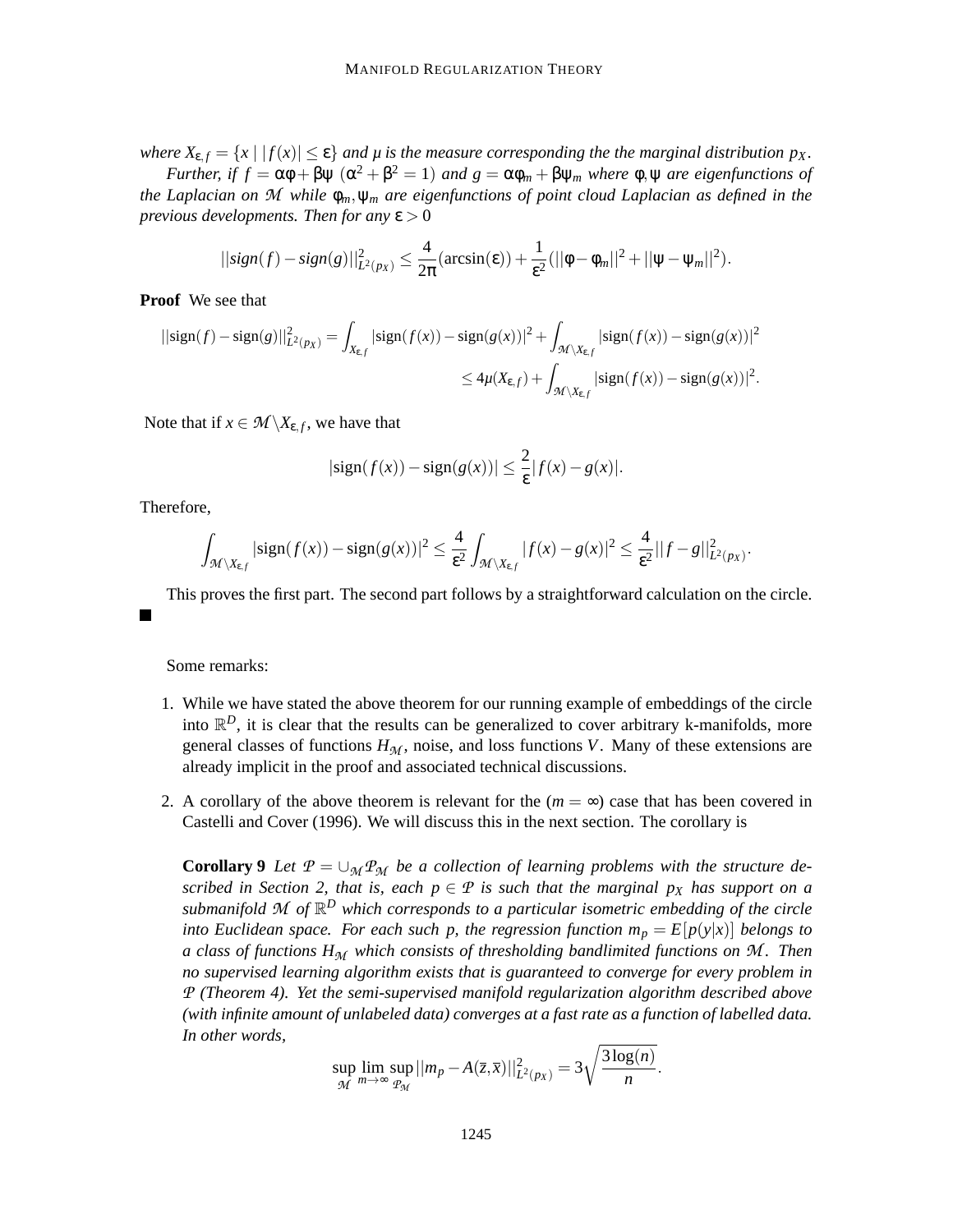3. It is natural to ask what it would take to move the limit  $m \to \infty$  outside. In order to do this, one will need to put additional constraints on the class of possible manifolds *M* that we are allowed to consider. But putting such constraints we can construct classes of learning problems where for any realistic number of labeled examples *n*, there is a gap between the performance of a supervised learner and the manifold based semi-supervised learner. An example of such a theorem is:

**Theorem 10** *Fix any number N. Then there exists a class of learning problems*  $P_N$  *such that for all*  $n < N$ 

$$
R(n, \mathcal{P}_N) = \inf_A \sup_{p \in \mathcal{P}_N} E_{\overline{z}} ||m_p - A(\overline{z})|| \ge 1/100
$$

*while*

$$
Q(n, \mathcal{P}_N) = \lim_{m \to \infty} \sup_{p \in \mathcal{P}_N} ||m_p - A_{manreg}(\bar{z}, \bar{x})||^2 \leq \sqrt{\frac{3 \log(n)}{n}}.
$$

**Proof** We provide only a sketch of the argument and avoid technical details. We begin by choosing a family of submanifolds of [−*M*,*M*] *<sup>D</sup>* with a uniform bound on their curvature. One form such a bound can take is the following: Let  $\tau$  be the largest number such that the open normal bundle of radius *r* about *M* is an imbedding for any *r* < τ. This provides a bound on the norm of the second fundamental form (curvature) and nearness to self intersection of the submanifold. Now  $P_N$  will contain probability distributions p such that  $p_X$  is supported on some *M* with a  $\tau$  curvature bound and  $p(y|x)$  is 0 or 1 for every *x*, *y* such that the regression function  $m_p = E[y|x]$  belongs to  $H_M$ . As before, we choose  $H_M$  to be the span of the first *K* eigenfunctions of the Laplacian  $\Delta$  on  $\mathcal{M}$ . For a lower bound  $R(n)$ , we follow Construction 1 and choose  $d = 2N$  (from the proof of the lower bound of Theorem 4). Following Construction 1, the circle can be embedded in  $[-M, M]^D$  by twisting in all directions. Let *l* be the length of a single segment of the chain. Since the  $\tau$  condition needs to be respected for every embedding, the circle cannot twist too much and come too close to self intersection. In particular, this will imply that  $2N/V_{\tau} < M^D$  where  $V_{\tau}$  is the volume of the *D* − 1 dimensional ball of radius  $\tau$ . For an upper bound  $O(n)$ , we follow the the manifold regularization algorithm of the previous section and note that eigenfunctions of the Laplacian can be estimated for compact manifolds with a curvature bound. П

However, asymptotically,  $R(n)$  and  $Q(n)$  have the same rate for  $n >> N$ . Since N can be arbitrarily chosen to be astronomically large, this asymptotic rate is of little consequence in practical learning situations. This suggests the limitations of asymptotic analysis without a careful consideration of the finite sample situation.

# **4. The Structure of Semi-supervised Learning**

It is worthwhile to reflect on why the manifold regularization algorithm is able to display improved performance in semi-supervised learning. The manifold assumption is a device that allows us to link the marginal  $p_X$  with the conditional  $p(y|x)$ . Through unlabeled data  $\bar{x}$ , we can learn the manifold *M* thereby greatly reducing the class of possible conditionals  $p(y|x)$  that we need to consider. More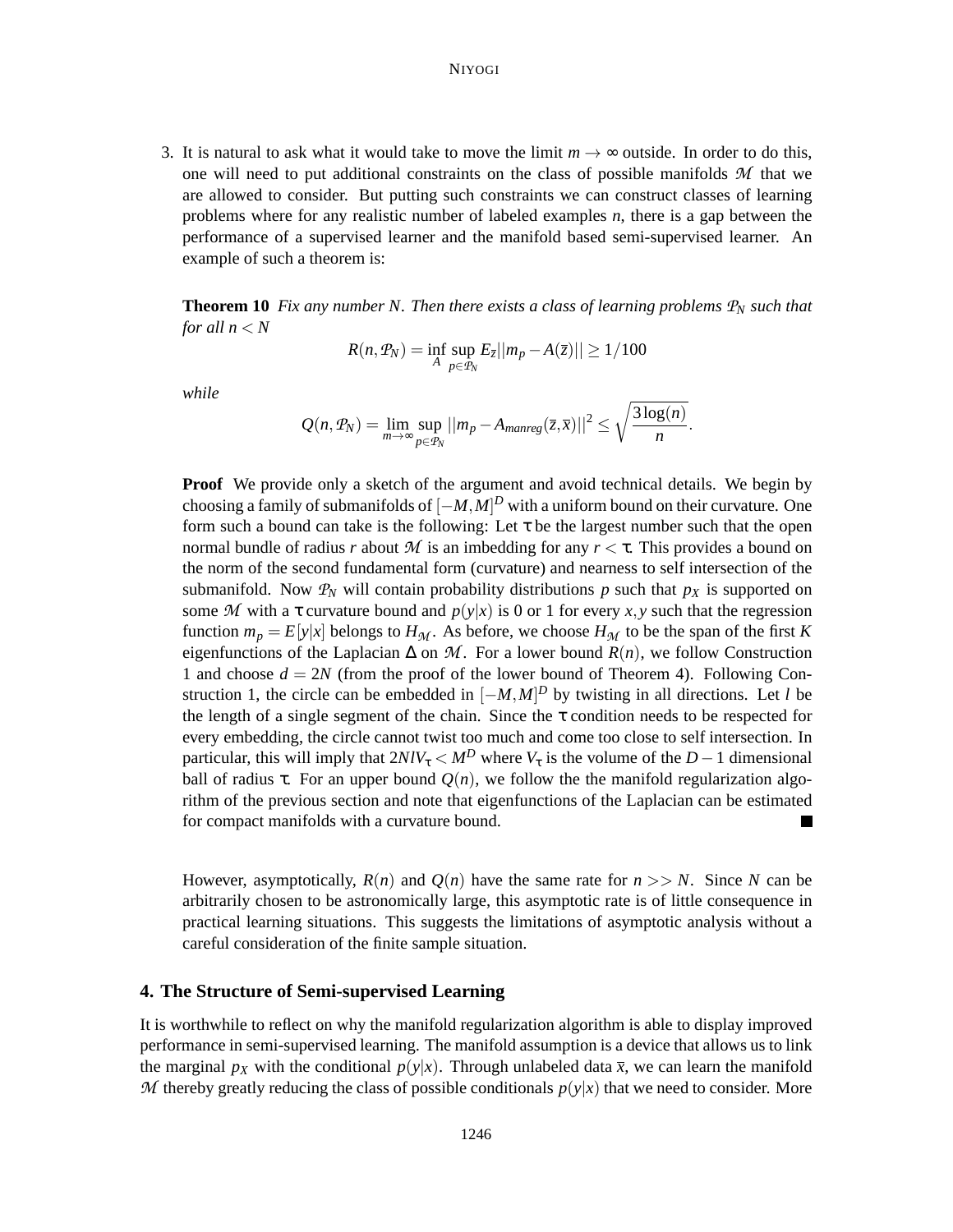generally, semi-supervised learning will be feasible only if such a link is made. To clarify the structure of problems on which semi-supervised learning is likely to be meaningful, let us define a map  $\pi$ :  $p \rightarrow p_X$  that takes any probability distribution p on  $X \times Y$  and maps it to the marginal  $p_X$ .

Given any collection of learning problems *P*, we have

$$
\pi: \mathcal{P} \to \mathcal{P}_X
$$

where  $P_X = \{p_X | p \in P\}$ . Consider the case in which the structure of  $P$  is such that for any  $q \in P_X$ , the family of conditionals  $\pi^{-1}(q) = \{p \in \mathcal{P} | p_X = q\}$  is "small." For a situation like this, knowing the marginal tells us a lot about the conditional and therefore unlabeled data can be useful.

#### **4.1 Castelli and Cover Interpreted**

Let us consider the structure of the class of learning problems considered by Castelli and Cover (1996). They consider a two-class problem with the following structure. The class of learning problems *P* is such that for each  $p \in P$ , the marginal  $q = p<sub>X</sub>$  can be uniquely expressed as

$$
q = \mu f + (1 - \mu)g
$$

where  $0 \leq \mu \leq 1$  and  $f, g$  belong to some class G of possible probability distributions. In other words, the marginal is always a mixture (identifiable) of two distributions. Furthermore, the class *P* of possible probability distributions is such that there are precisely two probability distributions  $p_1, p_2 \in \mathcal{P}$  such that their marginals are equal to *q*. In other words,

$$
\pi^{-1}(q) = \{p_1, p_2\}
$$

where  $p_1(y=1|x) = \frac{\mu f(x)}{q(x)}$  and  $p_2(y=1|x) = \frac{(1-\mu)g(x)}{q(x)}$ .

In this setting, unlabeled data allows the learner to estimate the marginal *q*. Once the marginal is obtained, the class of possible conditionals is reduced to *exactly two functions*. Castelli and Cover (1996) show that the risk now converges to the Bayes' risk exponentially as a function of labeled data (i.e., the analog of an upper bound on  $Q(n, P)$  is approximately  $e^{-n}$ ). The reason semisupervised learning is successful in this setting is that the marginal *q* tells us a great deal about the class of possible conditionals. It seems that a precise lower bound on purely supervised learning (the analog of  $R(n, P)$ ) has never been clearly stated in that setting.

## **4.2 Manifold Regularization Interpreted**

In its most general form, manifold regularization encompasses a class of geometrically motivated approaches to learning. Spectral geometry provides the unifying point of view and the spectral analysis of a suitable geometrically motivated operator yields a "distinguished basis." Since (i) only unlabeled examples are needed for the spectral analysis and the learning of this basis, and (ii) the target function is assumed to be compactly representable in this basis, the idea has the possibility to succeed in semi-supervised learning. Indeed, the previous theorems clarify the theoretical basis of this approach. This, together with the empirical success of algorithms based on these intuitions suggest there is some merit in this point of view.

In general, let q be a probability density function on  $X = \mathbb{R}^D$ . The support of q may be a submanifold of *X* (with possibly many connected components). Alternatively, it may lie close to a submanifold, it may be all of *X*, or it may be a subset of *X*. As long as  $q$  is far from uniform, that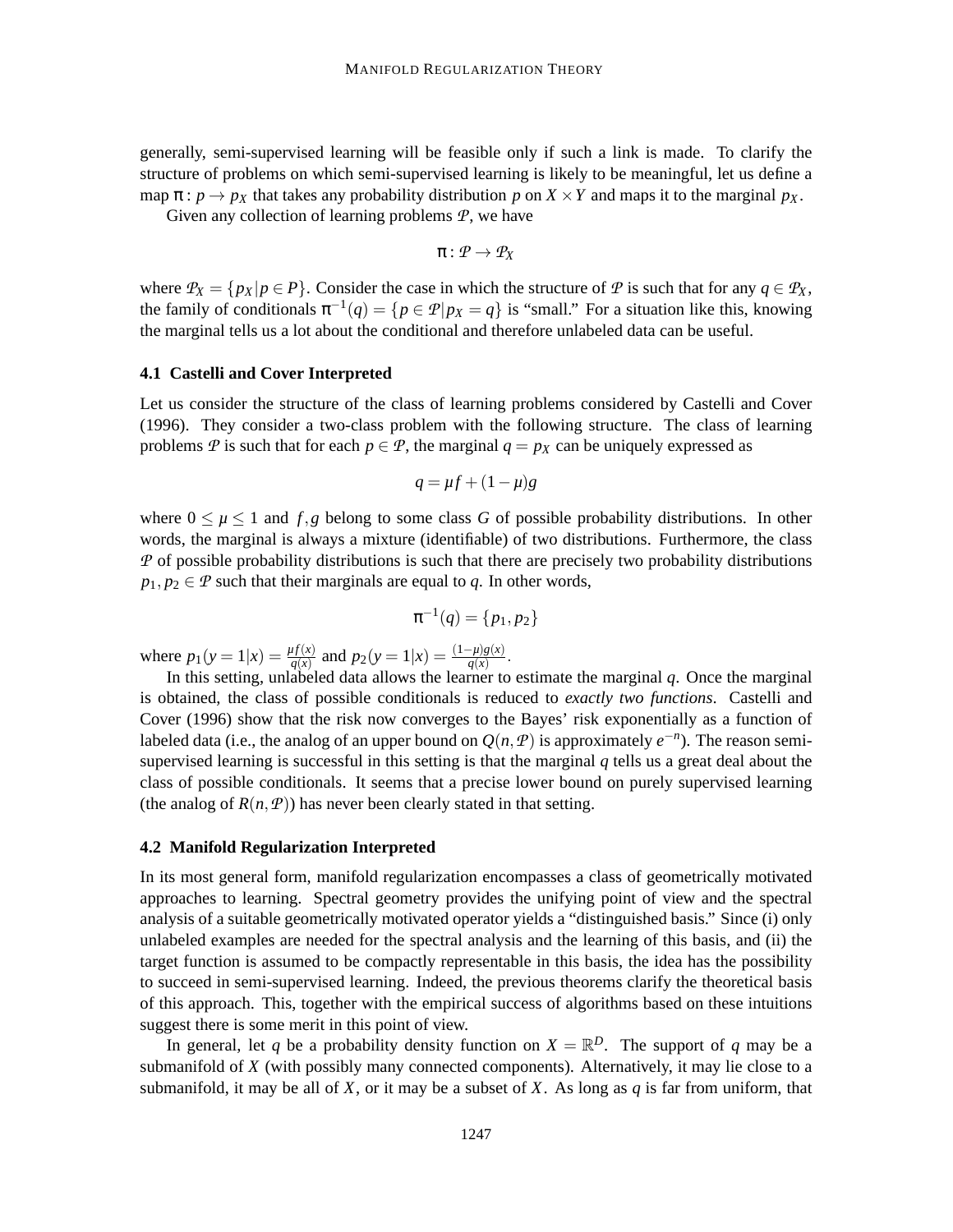is, it has a "shape," one may consider the following "weighted Laplacian" (see Grigoryan, 2006) defined as

$$
\Delta_q f(x) = \frac{1}{q(x)} \text{div}(q \text{grad} f)
$$

where the gradient (grad) and divergence (div) are with respect to the support of  $q$  (which may simply be all of *X*).

The heat kernel associated with this weighted Laplacian (essentially the Fokker-Planck operator) is given by *e* −*t*∆*<sup>q</sup>* . Laplacian eigenmaps and Diffusion maps are thus defined in this more general setting.

If  $\phi_1, \phi_2, \ldots$  represent an eigenbasis for this operator, then, one may consider the regression function  $m_q$  to belong to the family (parameterized by  $s = (s_1, s_2, \ldots)$ ) where each  $s_i \in \mathbb{R} \cup \{\infty\}$ .

$$
H_q^S = \{h: X \to \mathbb{R} \text{ such that } h = \sum_i \alpha_i \phi_i \text{ and } \sum_i \alpha_i^2 s_i < \infty \}.
$$

Some natural choices of *s* are (i)  $\forall i > p, s_i = \infty$ : this gives us bandlimited functions (ii)  $s_i = \lambda_i^t$ is the *i*th eigenvalue of  $\Delta_q$ : this gives us spaces of Sobolev type (iii)  $\forall i \in A$ ,  $s_i = 1$ , else  $s_i = ∞$  where *A* is a finite set: this gives us functions that are sparse in that basis.

The class of learning problems  $P(s)$  may then be factored as

$$
P^{(s)} = \cup_q \mathcal{P}_q^{(s)}
$$

where

$$
\mathcal{P}_q^{(s)} = \{ p | p_x = q \text{ and } m_p \in H_q^S \}.
$$

The logic of the geometric approach to semi-supervised learning is as follows:

- 1. Unlabeled data allow us to approximate *q*, the eigenvalues and eigenfunctions of ∆*q*, and therefore the space  $H^s$ .
- 2. If *s* is such that  $\pi^{-1}(q)$  is "small" for every *q*, then a small number of labeled examples suffice to learn the regression function *mq*.

In problems that have this general structure, we expect manifold regularization and related algorithms (that use the graph Laplacian or a suitable spectral approximation) to work well. Precise theorems showing the correctness of these algorithms for a variety of choices of s remains part of future work. The theorems in this paper establish results for some choices of *s* and are a step in a broader understanding of this question.

## **5. Conclusions**

We have considered a minimax style framework within which we have investigated the potential role of manifold learning in learning from labeled and unlabeled examples. We demonstrated the natural structure of a class of problems on which knowing the manifold makes a big difference. On such problems, we see that manifold regularization is provably better than any supervised learning algorithm.

Our proof clarifies a potential source of confusion in the literature on manifold learning. We see that if data lives on an underlying manifold but this manifold is *unknown* and belongs to a class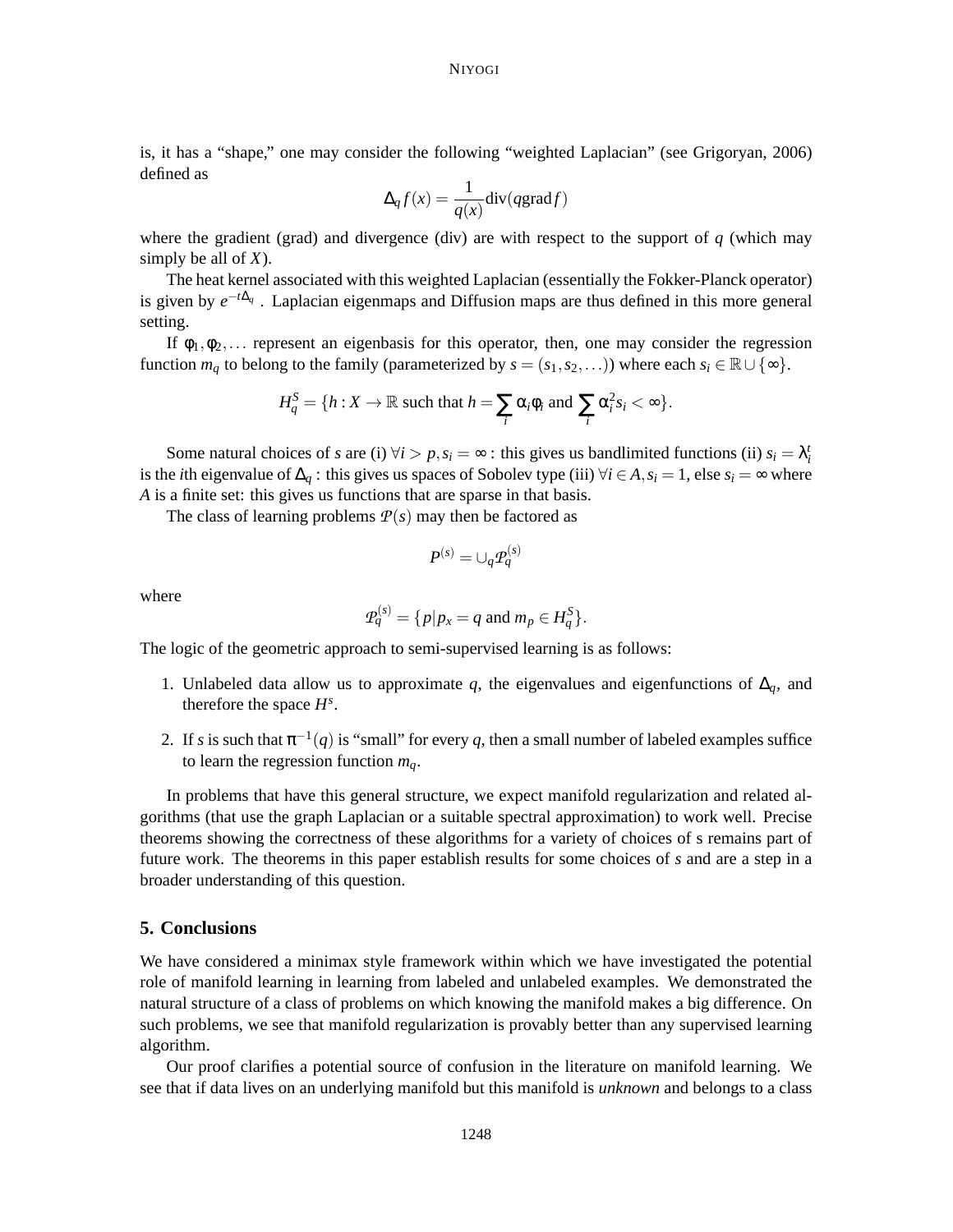of possible smooth manifolds, it is possible that supervised learning (classification and regression problems) may be ineffective, even impossible. In contrast, if the manifold is fixed though unknown, it may be possible to (e.g., Bickel and Li, 2007) learn effectively by a classical method suitably modified. In between these two cases lie various situations that need to be properly explored for a greater understanding of the potential benefits and limitations of manifold methods and the need for manifold learning.

Our analysis allows us to see the role of manifold regularization in semi-supervised learning in a clear way. Several algorithms using manifold and associated graph-based methods have seen some empirical success recently. Our paper provides a framework within which we may be able to analyze and possibly motivate or justify such algorithms.

## **Acknowledgments**

I would like to thank Misha Belkin for wide ranging discussions on the themes of this paper and Andrea Caponnetto for discussions leading to the proof of Theorem 4.

# **References**

Robert A. Adams and John J.F. Fournier. *Sobolev Spaces*, volume 140. Academic press, 2003.

- Mikhail Belkin and Partha Niyogi. Laplacian eigenmaps for dimensionality reduction and data representation. *Neural Computation*, 15(6):1373–1396, 2003.
- Mikhail Belkin and Partha Niyogi. Towards a theoretical foundation for Laplacian-based manifold methods. In *Eighteenth Annual Conference on Learning Theory*, pages 486–500. Springer, Bertinoro, Italy, 2005.
- Mikhail Belkin and Partha Niyogi. Convergence of Laplacian eigenmaps. In *NIPS*, pages 129–136, 2006.
- Mikhail Belkin and Partha Niyogi. Towards a theoretical foundation for Laplacian-based manifold methods. *Journal of Computer and System Sciences*, 74(8):1289–1308, 2008.
- Mikhail Belkin, Partha Niyogi, and Vikas Sindhwani. Manifold regularization: A geometric framework for learning from labeled and unlabeled examples. *Journal of Machine Learning Research*, 7:2399–2434, 2006.
- Peter J Bickel and Bo Li. Local polynomial regression on unknown manifolds. *IMS Lecture Notes-Monograph Series*, pages 177–186, 2007.
- Vittorio Castelli and Thomas M. Cover. The relative value of labeled and unlabeled samples in pattern recognition with an unknown mixing parameter. *Information Theory, IEEE Transactions on*, 42(6):2102–2117, 1996.
- Ronald R Coifman and Stephane Lafon. Diffusion maps. ´ *Applied and Computational Harmonic Analysis*, 21(1):5–30, 2006.